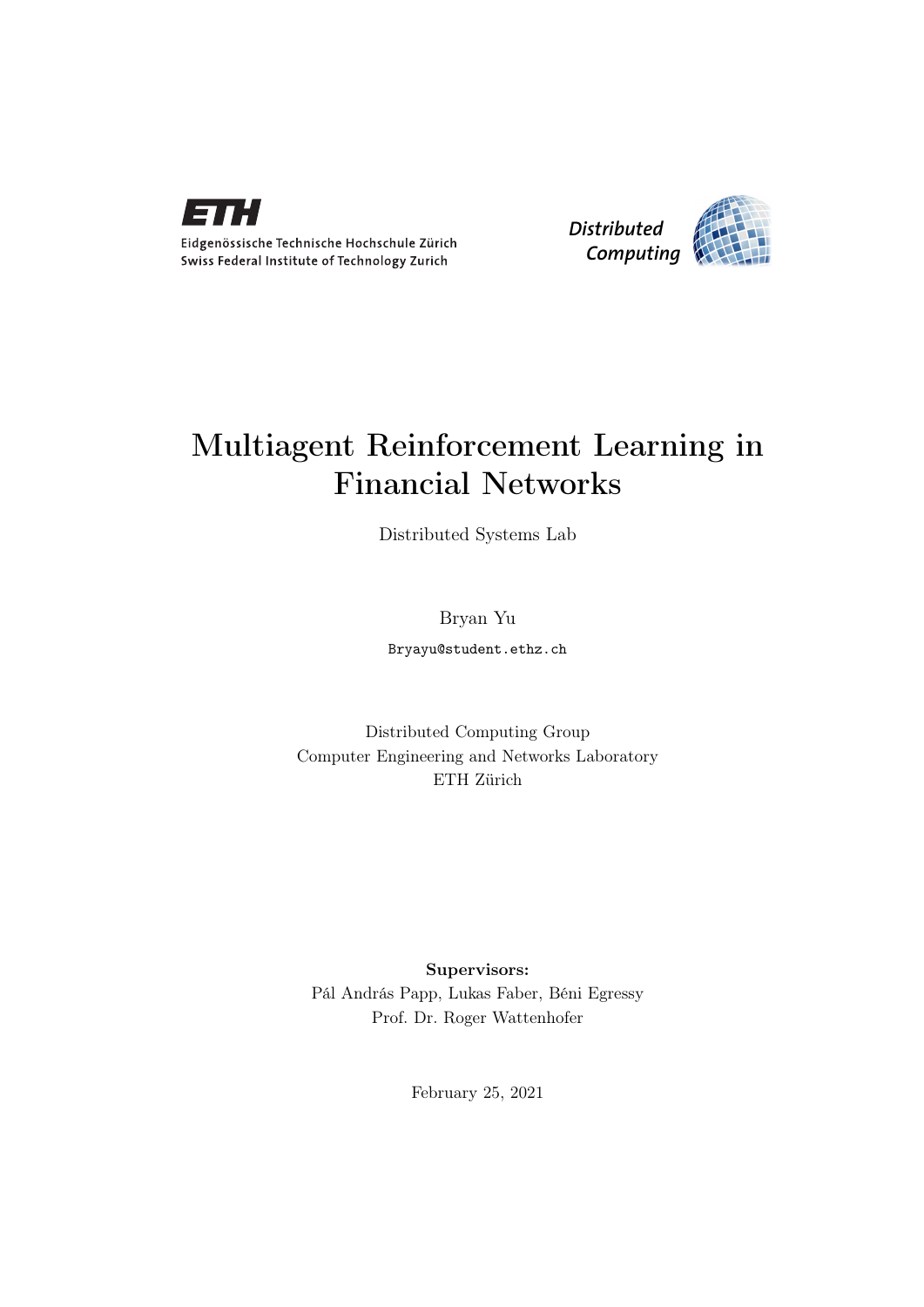# Acknowledgements

<span id="page-1-0"></span>Thank you Lukas Faber, Pál András Papp, Béni Egressy, and Professor Roger Wattenhofer for supporting my interest to study single-agent and multi-agent reinforcement learning. You've all been great at providing guidance and sharing enlightening discussions on on how to continue the research into the future.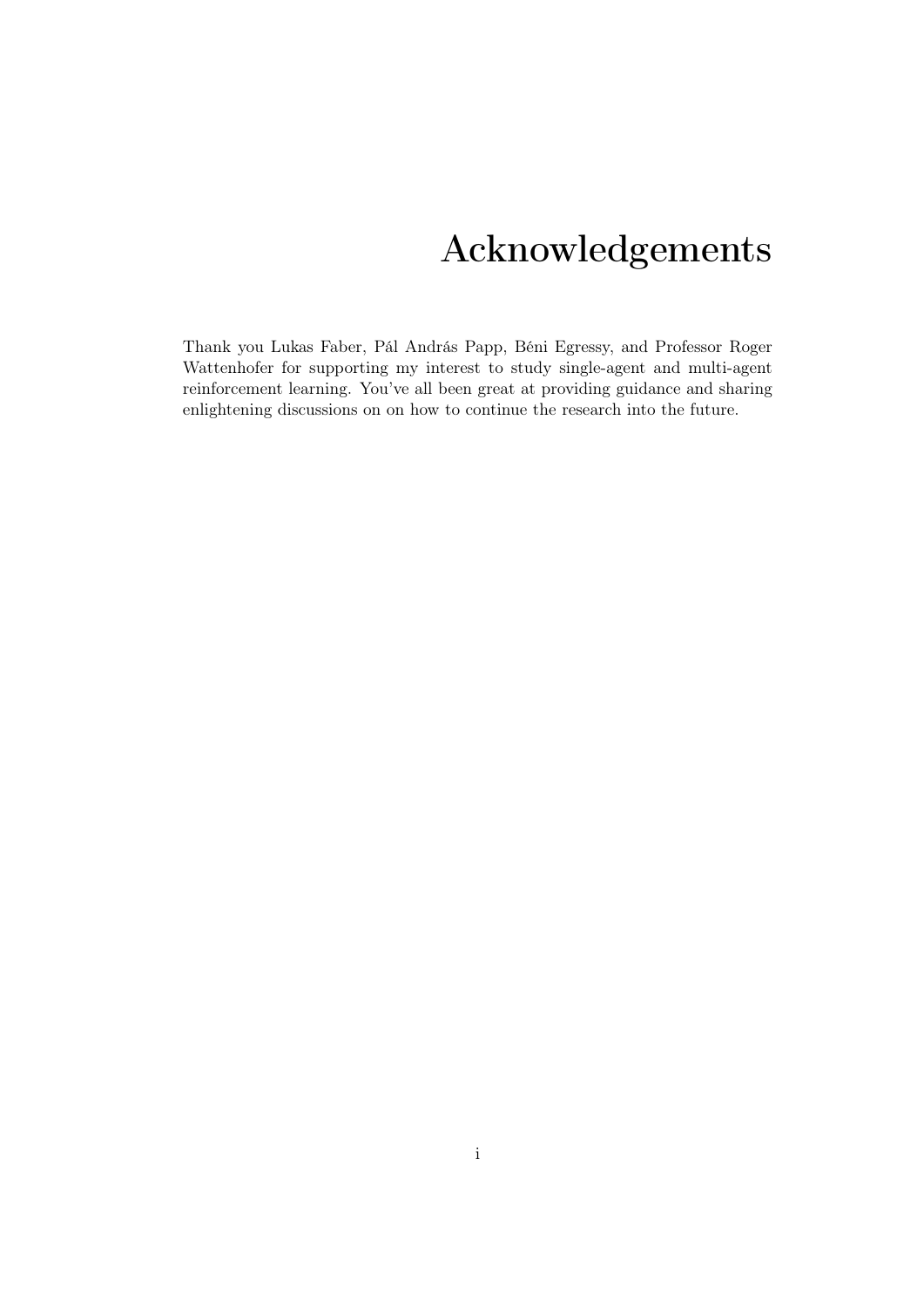## Abstract

<span id="page-2-0"></span>Banking crises are complex events involving many banks and the network of interconnection between them. Furthermore, the health of the banking system is contingent on the current state of all its banks and the choices each bank decides to take, whether it is in the collective interest of the group or whether actions are taken solely based on self-interest.

In this thesis, we extend previous agent based models in inter-bank networks by training their behavior using multi-agent reinforcement learning methods. We first establish a performance baseline in our stylized environment using singleagent reinforcement. We then move to the multi-agent setting and empirically review the learned behavior of the agents.

Our preliminary results showed that simulations with a small number of banks result in higher concentration of inter-bank capitalization. Furthermore, our initial attempt at training agents using multi-agent reinforcement learning methods resulted in behaviors that do not yet appear representative of real world decision making.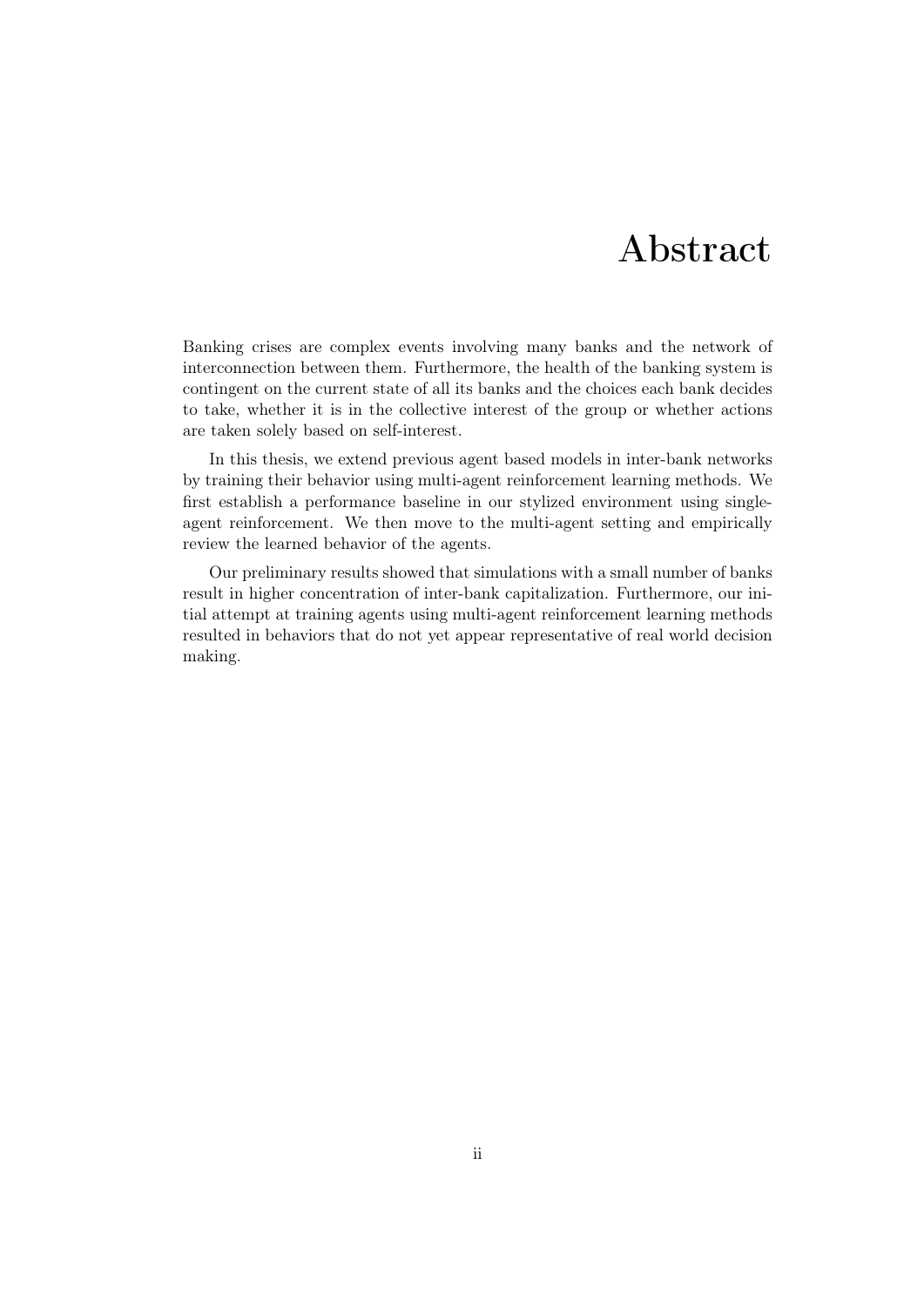# **Contents**

|                | Acknowledgements<br>$\mathbf{i}$ |                                       |                |  |  |
|----------------|----------------------------------|---------------------------------------|----------------|--|--|
|                | Abstract                         |                                       | ii             |  |  |
| 1              |                                  | Introduction                          | $\mathbf{1}$   |  |  |
| $\overline{2}$ |                                  | <b>Financial System</b>               | $\overline{2}$ |  |  |
|                | 2.1                              |                                       | $\overline{2}$ |  |  |
|                | 2.2                              |                                       | $\overline{4}$ |  |  |
|                | 2.3                              |                                       | $\overline{5}$ |  |  |
|                | 2.4                              | Default                               | $\overline{5}$ |  |  |
|                | 2.5                              |                                       | 6              |  |  |
| 3              |                                  | <b>Methods</b>                        | 8              |  |  |
|                | 3.1                              |                                       | 8              |  |  |
|                | 3.2                              | Single Agent Reinforcement Learning   | 9              |  |  |
|                |                                  | 3.2.1<br>Proximal Policy Optimization | 9              |  |  |
|                |                                  | 3.2.2<br>Single-agent Environment     | 10             |  |  |
|                | 3.3                              | Multi Agent Reinforcement Learning    | 11             |  |  |
|                |                                  | 3.3.1                                 | 12             |  |  |
|                |                                  | Multi-agent Environment<br>3.3.2      | 13             |  |  |
| 4              |                                  | <b>Procedure and Results</b>          | 15             |  |  |
|                | 4.1                              |                                       | 15             |  |  |
|                | 4.2                              |                                       | 16             |  |  |
|                | 4.3                              |                                       | 17             |  |  |
|                | 4.4                              |                                       | 17             |  |  |
|                | 4.5                              |                                       | 18             |  |  |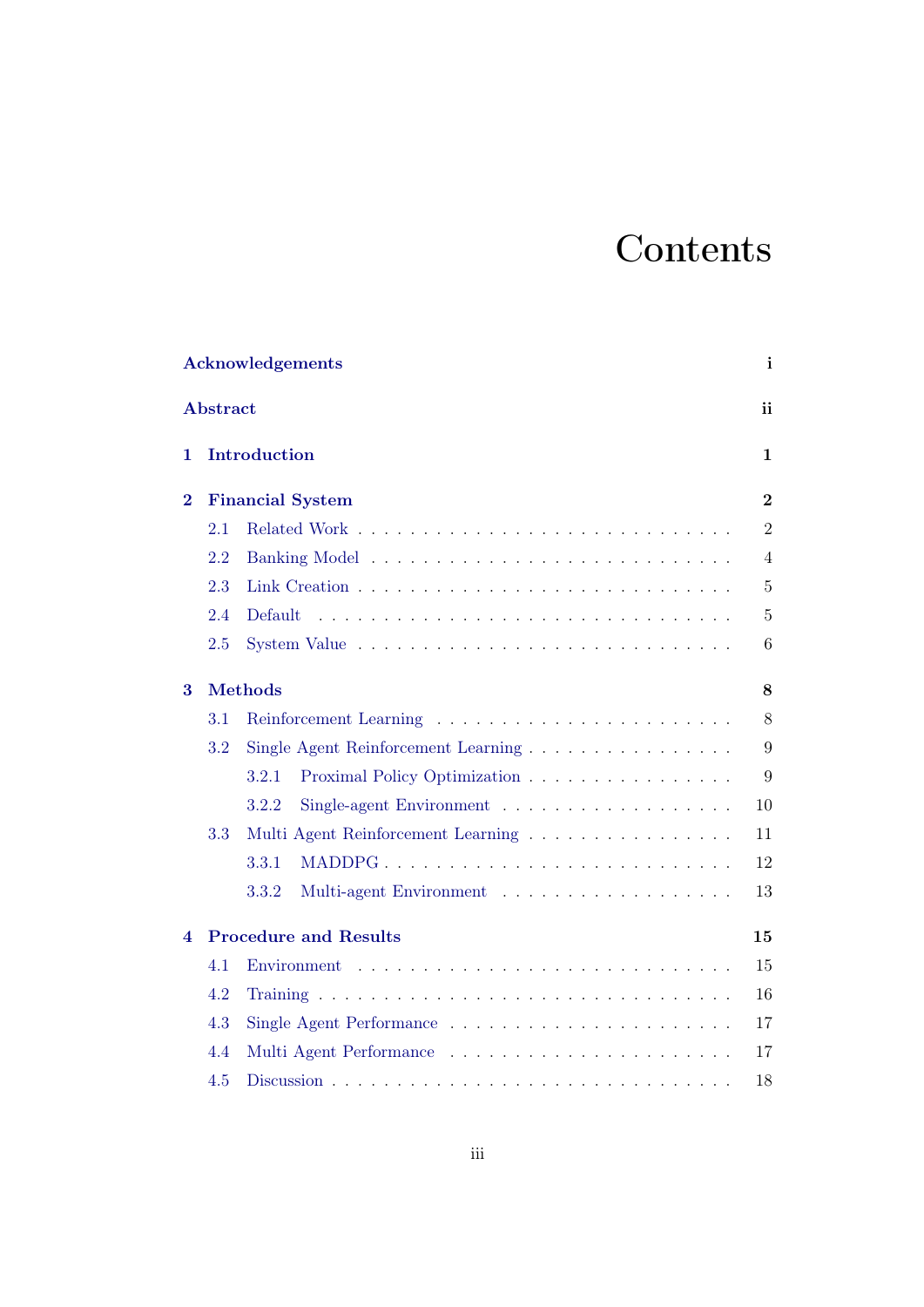| <b>CONTENTS</b>     | iv    |
|---------------------|-------|
| 5 Conclusion        | 22    |
| <b>Bibliography</b> | 23    |
| A PPO               | $A-1$ |
| <b>B MADDPG</b>     | $B-1$ |
|                     |       |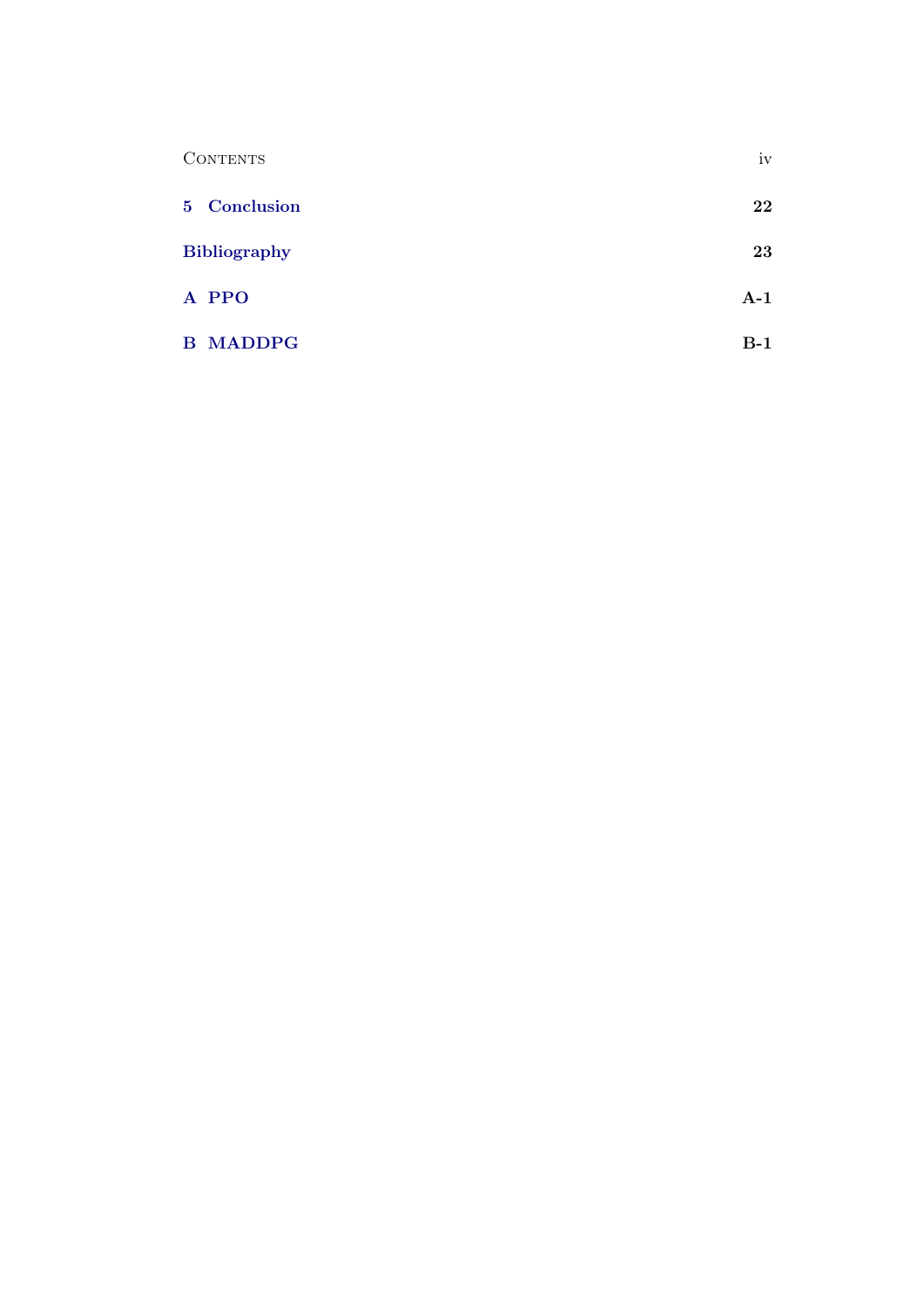# CHAPTER<sub>1</sub> Introduction

<span id="page-5-0"></span>In the modern economy, healthy functioning financial system facilitates the flow of trade and commerce. After a period of stability, lenders may feel a sense of security and loosen their lending criterion resulting in leveraged balance sheets with greater liabilities than assets. As a result, events such as the 1997 Asian financial crisis, 2008 U.S. financial crisis, 2009 European debt crisis, 2013 Cyprus banking crisis, 2018 Turkish currency and debt crisis, and other financial events have occurred in the recent history. Furthermore, as the world becomes increasingly connected, the ability to reason about complex adaptive systems will be an important tool in preparing and mitigating the effects of future financial crisis.

The study of financial systems modeled as inter-bank networks with bilateral relationships has been an important tool to reason about system dynamics. Previous approaches included studying network formations[\[1\]](#page-27-1), the implications of network structure [\[1\]](#page-27-1), dynamic general stochastic equilibrium(DGSE) modeling [\[2,](#page-27-2) [3\]](#page-27-3), and agent-based models [\[4\]](#page-27-4).

Developments in multi-agent reinforcement learning and machine learning has introduced new mechanisms for training agents in co-operative tasks [\[5\]](#page-27-5), attending to various features in an agent's observation history [\[6,](#page-27-6) [7\]](#page-27-7), and the ability to learn embeddings that capture the structure of a network [\[8,](#page-27-8) [9,](#page-27-9) [10,](#page-27-10) [11\]](#page-27-11).

Our goal is to learn how to train inter-bank agents to learn policies using multi-agent reinforcement learning. By doing so, we hope to incorporate into the inter-bank network literature an approach to design heterogeneous agents with policies that considers individual and neighbouring features, network structure, and network dynamics.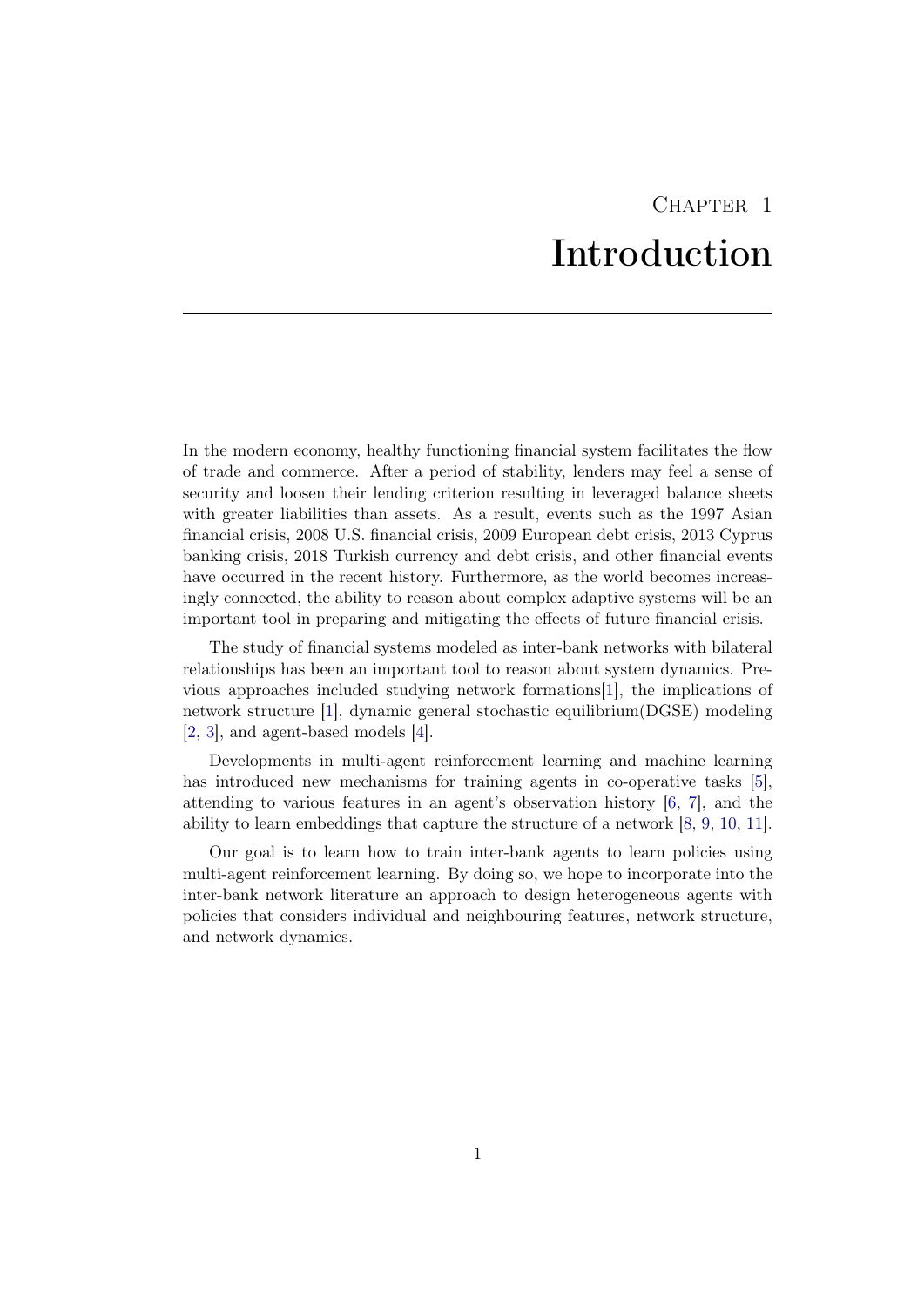# CHAPTER<sub>2</sub> Financial System

<span id="page-6-0"></span>Financial systems are complex adaptive systems connecting actors such as banks, investors, firms, etc. Furthermore, the number of actors in the system, the strength of the connection between actors, and the creation/termination of connections are subject to change over time. To fit resource constraints, we focus on inter-bank networks, a subset of a complete financial systems, which aggregates the features of the banking system into agents, capitalization, and bilateral liabilities which can collectively be represented as a weighted directed graph [\[12\]](#page-28-0).

We begin with a discussion of related works in Section [2.1.](#page-6-1) Section [2.2](#page-8-0) discusses the how the structure of the banking system is modeled within the simulation. Section [2.3](#page-9-0) discusses the decisions available to the bank-agents. Section [2.4](#page-9-1) discusses how default is determined and its effects on the bank-agent. Section [2.5](#page-10-0) discusses the clearing mechanism and how it is used to determine the position of the system.

### <span id="page-6-1"></span>2.1 Related Work

Inter-bank Network models focus on the banking sector and the interdependent connections between banks arising from inter-bank liabilities through market activity, portfolio holdings, and other financial instruments. This naturally lends itself to a network model representation with nodes depicting banks and links depicting inter-bank relations. Furthermore, network models allow research a window to build insights on how banking crises and contagion can arise.

Allen and Gale [\[1\]](#page-27-1) and Frexis et al [\[13\]](#page-28-1) pioneered theoretical work on the structure of inter-bank networks and suggested that inter-bank networks with high connectivity results in enhanced system resilience when faced with individual bank defaults because risk is spread evenly across all other banks. However, individual bank defaults can impact the financial health of other banks through knock-on effects arising from inter-bank liabilities. To approximate the impact, Eisenberg and Noe [\[14\]](#page-28-2) introduces a clearing vector algorithm that provides a solution to the higher order feedback. Alternatively, Furfine [\[15\]](#page-28-3) introduces a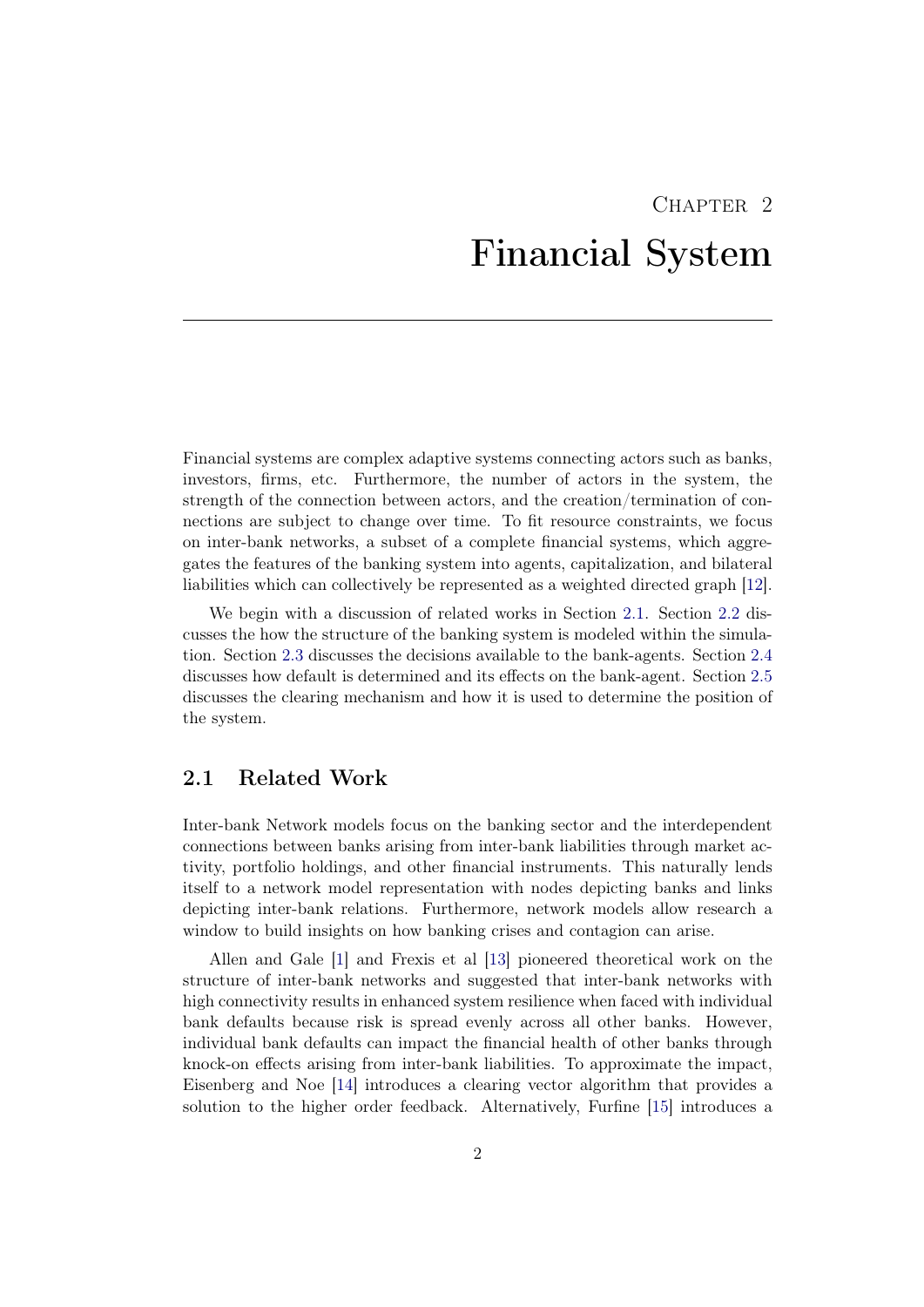#### 2. FINANCIAL SYSTEM 3

sequential algorithm to arrive at a cleared system. However, Furfine's algorithm does not account for the simultaneity problem arising from higher order defaults.

Inter-bank liabilities can arise from a variety of channels such as direct linkages arising from direct loans or indirect linkages arising from banks holding the same asset or newer financial instruments such as credit default swaps (CDS). One method to account for the multi-channel nature of liabilities is through multi layer networks[\[16\]](#page-28-4). Montagna and Kok [\[17\]](#page-28-5) applies multi-layer networks and agentbased models to allow for a more holistic approach and reveal non-linearities in the propagation of shocks which may be substantially larger than losses at the individual layer networks.

For a broader view of the literature, a number of surveys on inter-bank networks are available. Allen and Babus [\[18\]](#page-28-6) presents an early survey of the interbank network literature noting the methods used and then knowledge base on banking crises, contagion, bubbles.

Upper's [\[19\]](#page-28-7) survey focuses on simulation methodologies and assumptions used to test for contagion in inter-bank markets. Upper found that a majority of papers reviewed in the survey simulate the failure of individual banks which stands in contrast to real world banking crises with shocks that affect several banks simultaneously and that behavior foundations were absent in the analysis of contagion. Upper concludes that contagion arising from inter-bank liabilities is likely to be rare but allows that this finding may be due to strong underlying assumptions and rudimentary behaviors in the simulations. As such, the models surveyed are useful tools to analyze financial stability but cannot be relied on to predict crises.

Hüser's [\[20\]](#page-28-8) presents a more recent survey focused on the theoretical aspect of how network structure affects contagion and how bank form connections faced with the possibility of contagion and systemic risks. Hüser reviews networks based on empirical studies and notes their inability to draw conclusions on generic relationships between contagion risk. Hüser next reviews the theoretical interbank network literature and notes the generalized insights learned such as which network structures tend to dampen or propagate defaults. Hüser then discusses methods to model the dynamic processes of how firms enter into obligations. In other words, the process of link formation with which Hüser identifies three main methods being (1) preferential attachment which conditions link formation on the characteristics of other nodes (2) strategic network formation where banks assess the cost and benefits of link formation in cases such as roll over decisions and (3) endogenous network formation with banks determining the amount of inter-bank lending/borrowing as an optimization of their balance sheets.

Bargigli [\[21\]](#page-28-9) surveys the use of agent-based models in economics and network models. Local agent design characterizes agent behavior based on interactions within an agent's neighbourhood whereas global agent design characterizes agent behavior based on the behavior of all agents. Furthermore, agent behaviors can be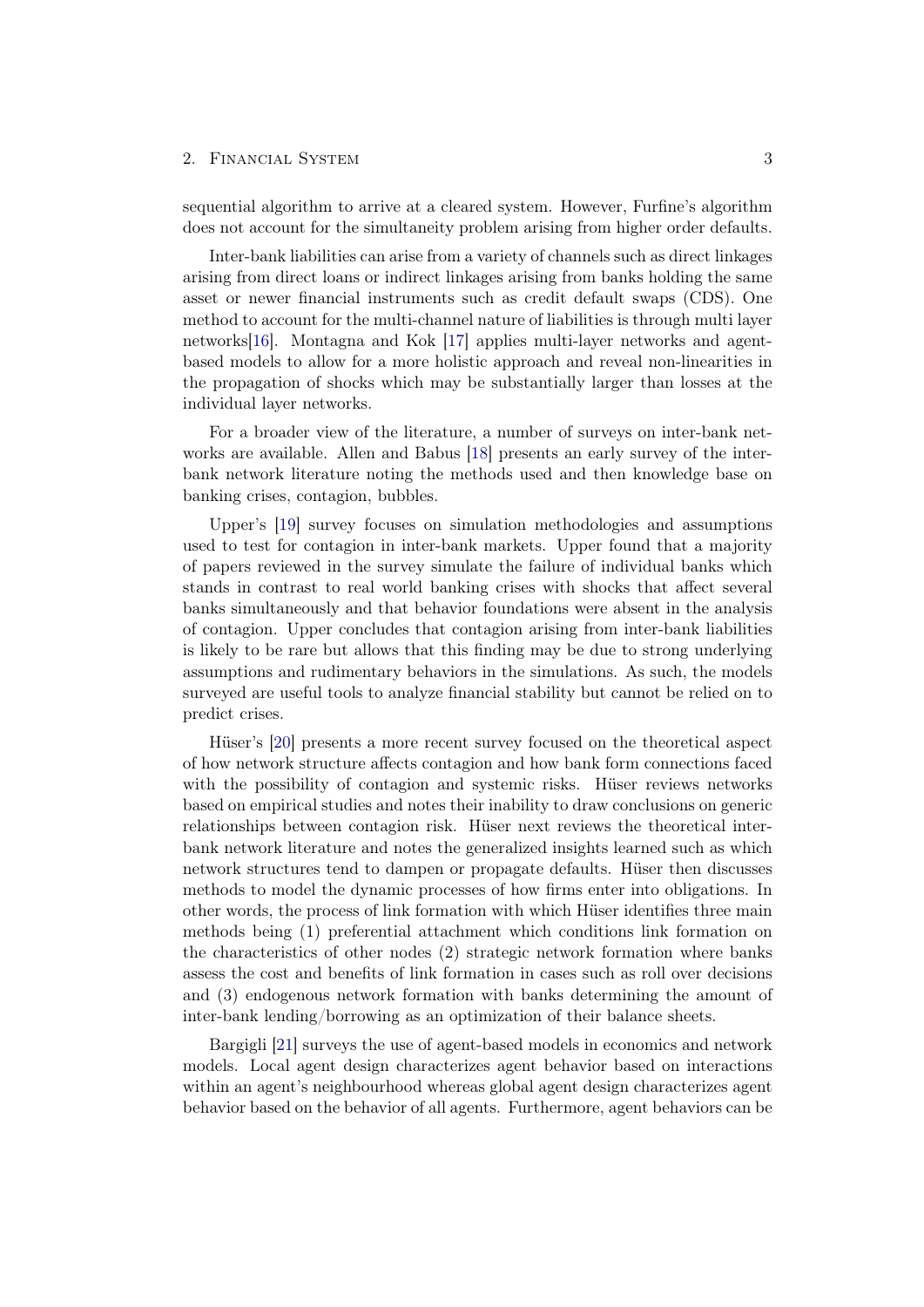characterized as being exogenous(i.e. decisions are contingent on the utility of the neighbourhood), endogenous(i.e. decisions are contingent on individual agent's utility), deterministic, or stochastic. Agents can find themselves operating in a static network structure where everything is determined once or dynamic which allows the network to evolve over time. Bargigli reviews the way individual incentives affect link formation and the resulting network structures arising from agent interactions.

### <span id="page-8-0"></span>2.2 Banking Model

The inter-bank network, I, can be defined as the triple  $I = (X, L, C)$ [\[12\]](#page-28-0) where

- $X = \{1, 2, \ldots n\}$  is the set of nodes and each node represents a bank
- C={ $c_1, c_2, ..., c_n$ } denotes the capitalization of bank i
- $L \subset \mathbb{R}^{n \times n}$  is the liabilities matrix.  $L_{ij}$  is the weight of liability from bank i to bank j. We define all values along the diagonal to 0 because banks do not lend to themselves.

Thus the inter-bank network can be depicted as a weighted directed graph with nodes representing banks and weighted edges representing as per Figure [2.1.](#page-8-1) The capitalization of each bank capitalization can be depicted as per Figure [2.2](#page-8-2) and the liabilities matrix similarly as per Figure [2.3.](#page-8-3)



<span id="page-8-1"></span>Figure 2.1: Graph representation of banking net-

work

<span id="page-8-3"></span><span id="page-8-2"></span>

| Bank |                  |     |     |
|------|------------------|-----|-----|
|      | ۱                | 150 | 20  |
|      | 50               |     | 800 |
|      | $\left( \right)$ |     |     |

capitalization of bank.

Figure 2.2: Capitalization Figure 2.3: liabilities matrix  $C$  capturing the matrix  $L$  depicting the amounts owed from the row to the column bank.

The inter-bank liability exposure of the  $i$ -th bank,  $l_i$ , is thus the sum of the  $i$ -th column of the liabilities matrix. Similarly, the inter-bank asset of the  $j$ -th bank,  $\mu_i$ , is then the sum of the j-th column.

$$
l_i = \sum_{j=1}^{n} L_{ij}
$$
 (2.1)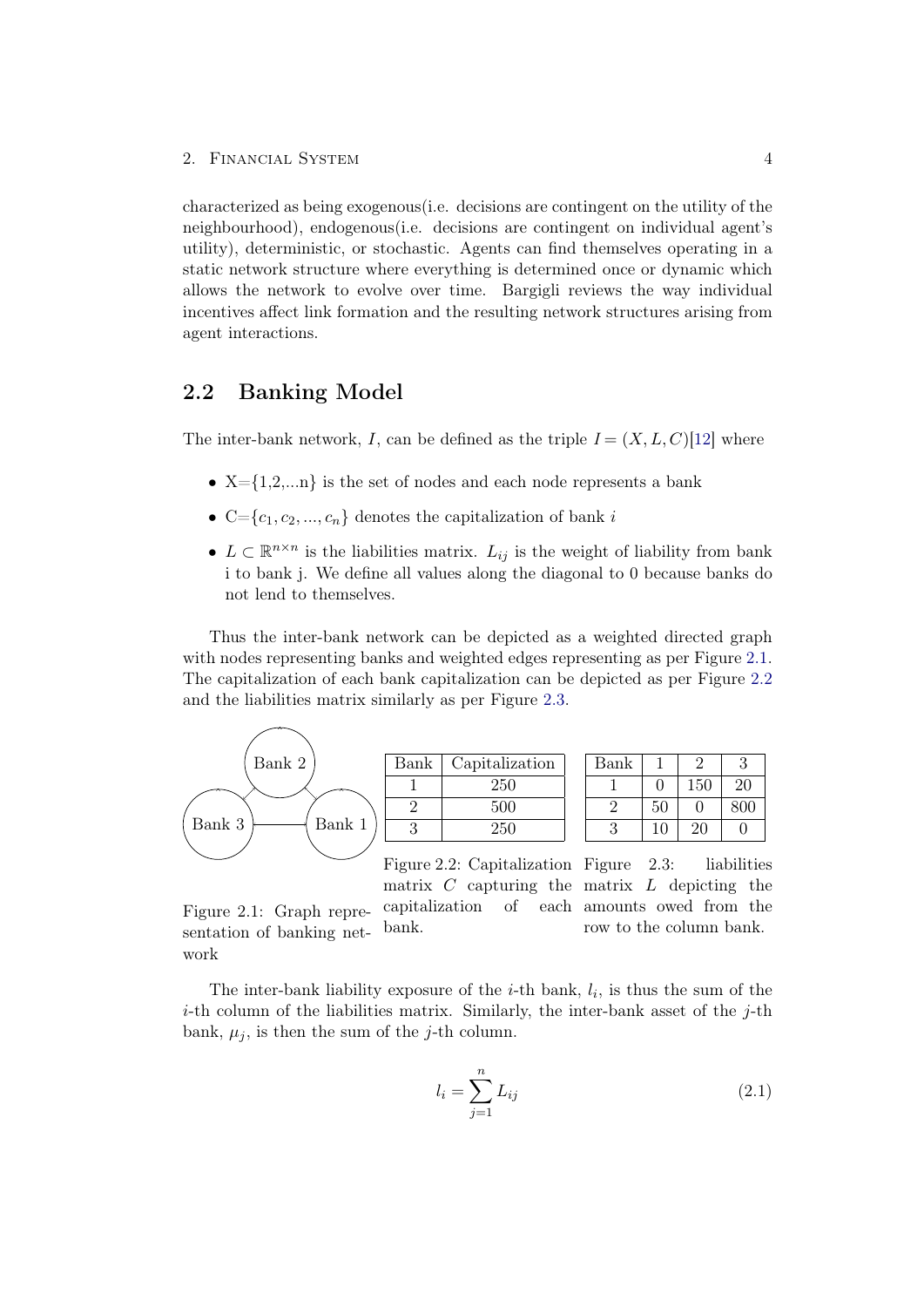#### 2. FINANCIAL SYSTEM 5

$$
\mu_j = \sum_{i=1}^n L_{ij} \tag{2.2}
$$

A bank j is in  $\Psi_i^t$ , the set of creditors to bank i, if  $L_{ij}^t > 0$ . Similarly, a bank *i* is in  $\Delta_j^t$ , the set of debtors to bank *j* if  $L_{ij}^t > 0$ .

$$
\Psi_i^t := \{ j \mid L_{ij}^t > 0 \}
$$
\n(2.3)

$$
\Delta_j^t := \{ i \mid L_{ij}^t > 0 \}
$$
\n(2.4)

### <span id="page-9-0"></span>2.3 Link Creation

In inter-bank networks, the liabilities captured by weighted edges are key to capturing the structure of the networks. Furthermore, inter-bank activity results in the continual evolution of the network with edges continuously being created and removed. We allow for dynamic network evolution by allocating agent i a decision at every time step t captured by the vector  $a_i^t$ . The joint action across all agents is then the  $n \times n$  joint action matrix,  $A<sup>t</sup>$ , as depicted in Figure [2.4.](#page-9-2)

<span id="page-9-2"></span>

| Bank |      |      | З    |
|------|------|------|------|
|      | 0.50 | 0.25 | 0.25 |
| 9    | 0.10 | 0.90 | 0.00 |
|      | 0.05 | 0.5  | 0.5  |

Figure 2.4: Example of a joint action matrix, A, capturing each bank's creation and removal of liabilities at time t.

### <span id="page-9-1"></span>2.4 Default

Banking defaults is the event when banks are unable to repay their debts. At time t, the set of defaulted banks is defined as  $\Omega^t$ . Bank i is in the set of defaulted banks if  $\omega_i$ , the net position of bank i, is negative as per Equation [2.5.](#page-9-3)

<span id="page-9-3"></span>
$$
\omega_i = c_i + \mu_i - l_i \tag{2.5}
$$

$$
\Omega^t = \{ i \mid \omega_i < 0 \} \tag{2.6}
$$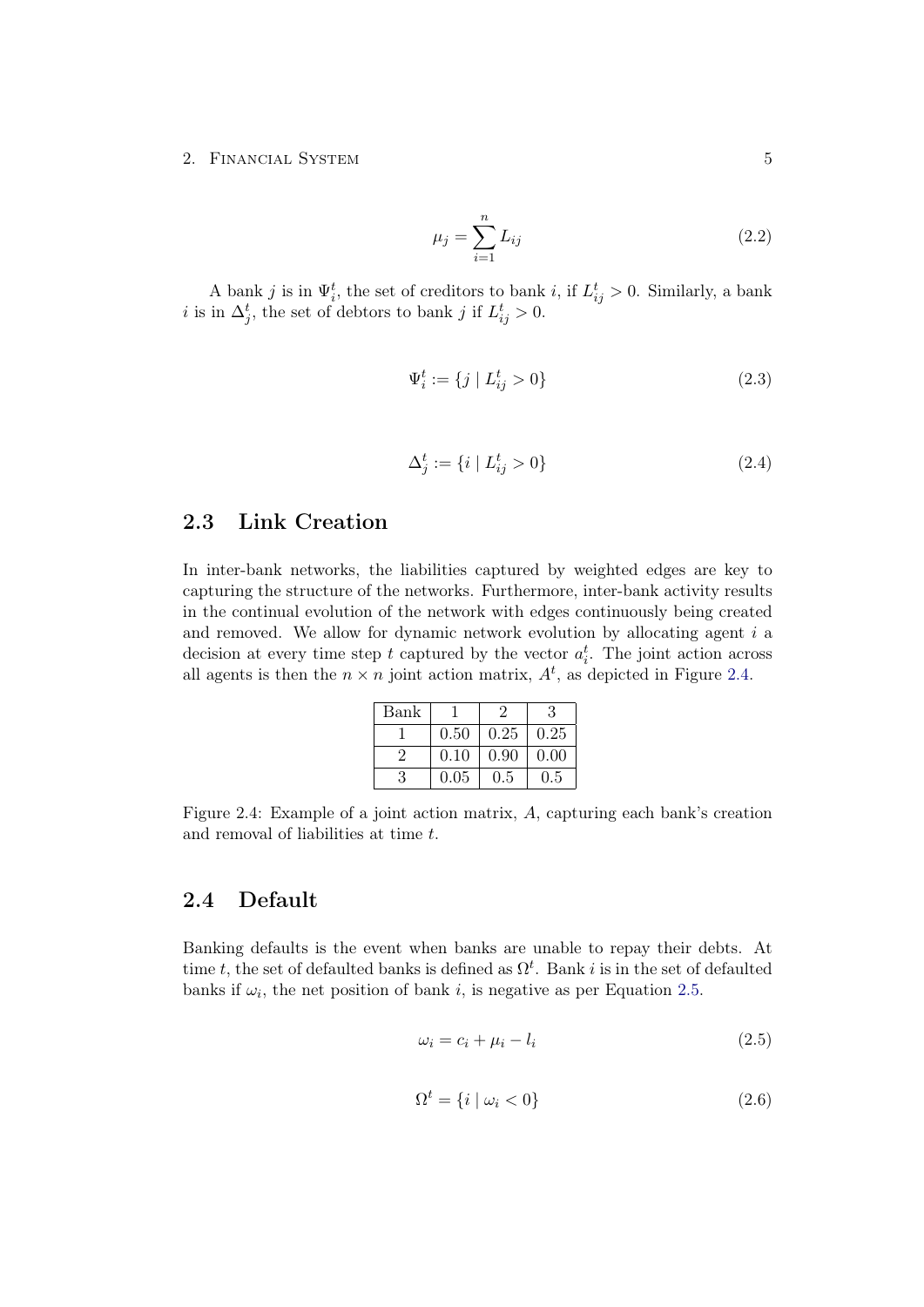#### 2. Financial System 6

In case of default, we assume only a portion of total capitalization is recovered by the defaulted bank,  $\omega_i$ , through a discounted sale (assets are sold less than they are recorded at). As with Rogers & Veraart [\[22\]](#page-28-10), the haircut multiplier  $\alpha$  is applied to the capitalization  $c_i$  of bank i. We assume that the inter-bank asset  $a_i$  of bank i is uncollectible. Thus  $\rho_i$  is the recovered amount by bank i.

$$
\rho_i = \alpha \cdot c_i \tag{2.7}
$$

The defaulted bank  $\omega_i$  is then liquidated and the recovered amount  $\rho_i$  is distributed to  $\Psi_i$ , the creditors of bank i. Each creditor, k receives a distribution in proportion to their share of bank i's total liabilities  $l_i$ . The distribution from defaulted bank  $\omega_i$  to creditor bank  $k \in \Psi_i$  is thus  $\psi_{ik}$  defined by Equation [2.8.](#page-10-1)

<span id="page-10-1"></span>
$$
\psi_{ik} = \rho_i \cdot \frac{L_{ik}}{l_i} \tag{2.8}
$$

### <span id="page-10-0"></span>2.5 System Value

We determine  $\sigma$ , the system value of the inter-bank network at time t, by approximating the value each bank would receive in an instantaneous dissolution. We take a stylized approach to account for higher order defaults due to knock-on effects by allowing a maximum three rounds of clearing or early halting if the set of debtors,  $\Delta_i$ , and creditors,  $\Psi_i$ , to bank i do not change for all  $i \in X$  with another round of clearing.

Defaulted bank  $i \in \Omega^t$  are processed first by applying the haircut multiplier  $\alpha$  to bank capitalization  $c_i$ . Then the recovered amount  $\rho_i$  is distributed as per Section [2.4.](#page-9-1) For non-defaulted banks,  $i \notin \Omega^t$ , the inter-bank liabilities  $l_i^t$  are paid as per the inter-bank exposure  $L_{ij}^t$ .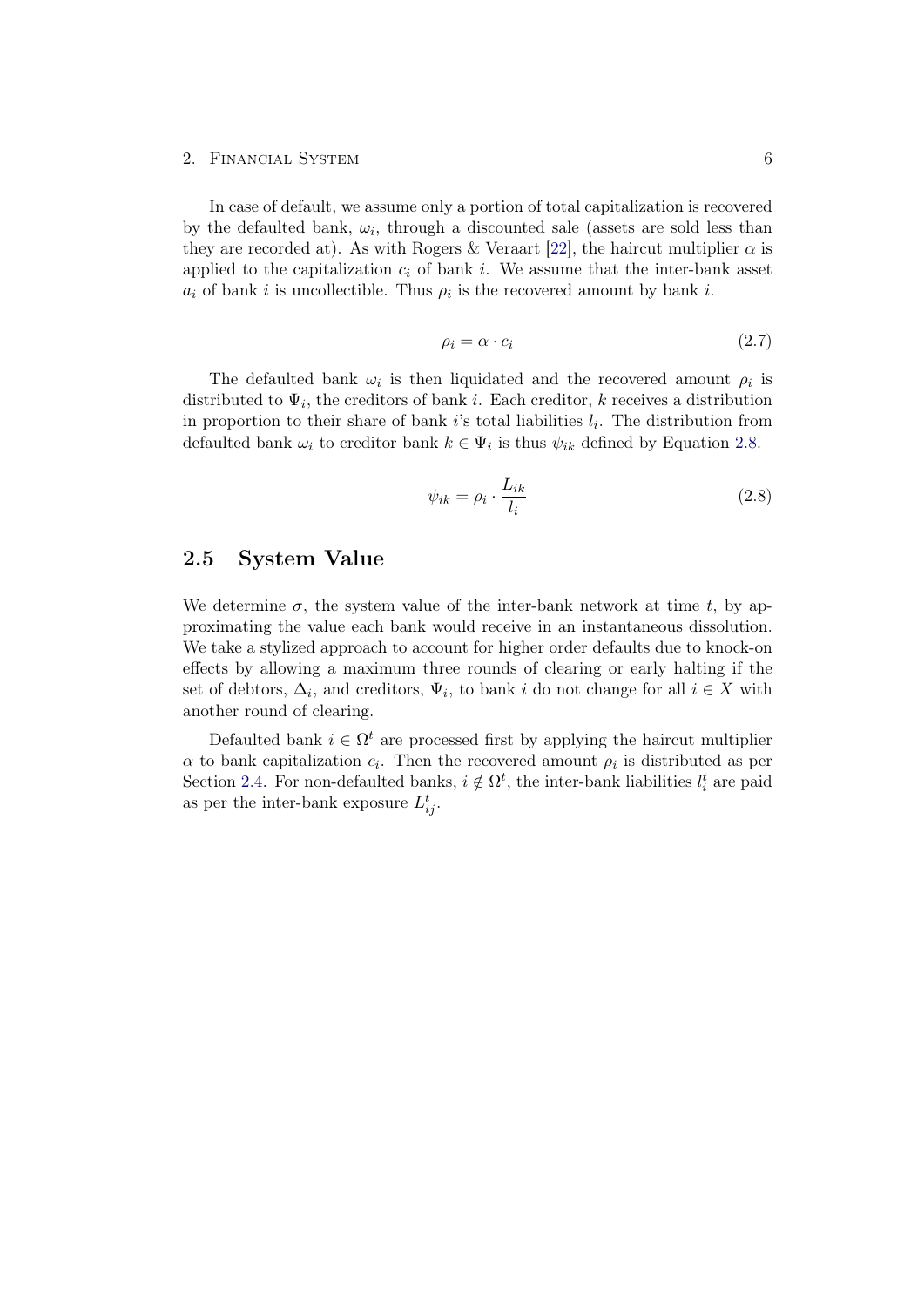Algorithm 1 Clearing Algorithm

1: Compute  $\Psi_i^t$ ,  $\Delta_i^t$   $\forall i$ 2: for iteration  $= 1,...,3$  do 3: for  $i \in \Omega^t$  do 4:  $\rho_i^t = \alpha \cdot c_i^t$ i 5:  $c_i^t = 0$ 6: for  $j \in \Psi_i^t$  do 7:  $c_j^t = c_j^t + \psi_{ij}^t$ 8:  $L_{ij} = 0$ 9: end for 10: end for 11: for  $i \notin \Omega^t$  do 12: for  $j \in \Psi_i^t$  do 13:  $c_j^t = c_j^t + L_{ij}^t$ 14:  $L_{ij} = 0$ 15: end for 16: end for 17: Compute  $\Psi_i^{t+1}$ ,  $\Delta_i^{t+1}$   $\forall i$ 18: if  $\Psi_i^{t+1} = \Psi_i^t$  and  $\Delta_i^{t+1} = \Delta_i^t \ \forall i$  then break 19: end if 20: end for 21:  $\sigma^t = \sum C^t$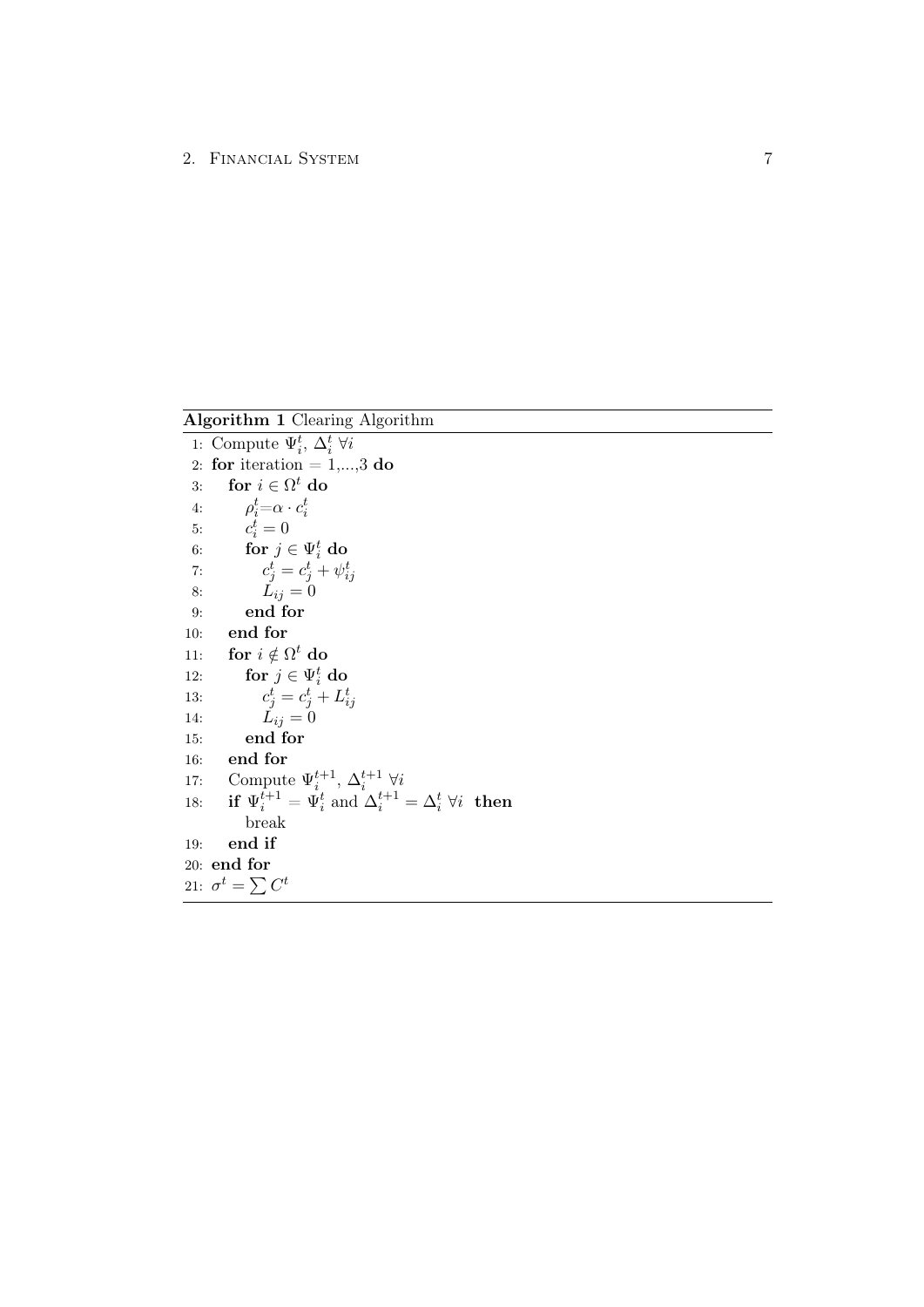# CHAPTER<sub>3</sub> Methods

<span id="page-12-0"></span>Reinforcement learning's (RL) accomplishments in games such as Starcraft[\[23\]](#page-28-11) and Go[\[24\]](#page-28-12) indicates the potential of learning machines to identify policies that can outperform humans. Single-agent reinforcement learning trains one agent operating in an environment and fits naturally into games such as chess and checkers. Alternatively, multi-agent reinforcement learning trains multiple agents acting in the same environment and fits naturally into situations such as competing banks. In this section we will discuss both single and multi-agent reinforcement and our motivation to learn how to apply these methods to train inter-bank network agents.

## <span id="page-12-1"></span>3.1 Reinforcement Learning

Reinforcement learning focuses on the interaction between an agent, the environment, and the usage of experience histories to learn decision making policies which maximize the accumulation of a reward [\[25\]](#page-28-13). As per Figure [3.1,](#page-12-2) at every time-step t, the environment is in a particular state  $S_t$  which produces observations  $o_t$  which the agent observes. Given the observations, the agent decides an action  $\Lambda_t$  with which it determines the environment's transition into the next state  $S_{t+1}$ . Furthermore, the interaction with the environment triggers a reward signal  $R_t$  which is received by the agent which is used to determine the value of action taken.

<span id="page-12-2"></span>

Figure 3.1: Reinforcement Learning agent-environment interaction. Image from "Reinforcement Learning" by Sutton Barto[\[25\]](#page-28-13)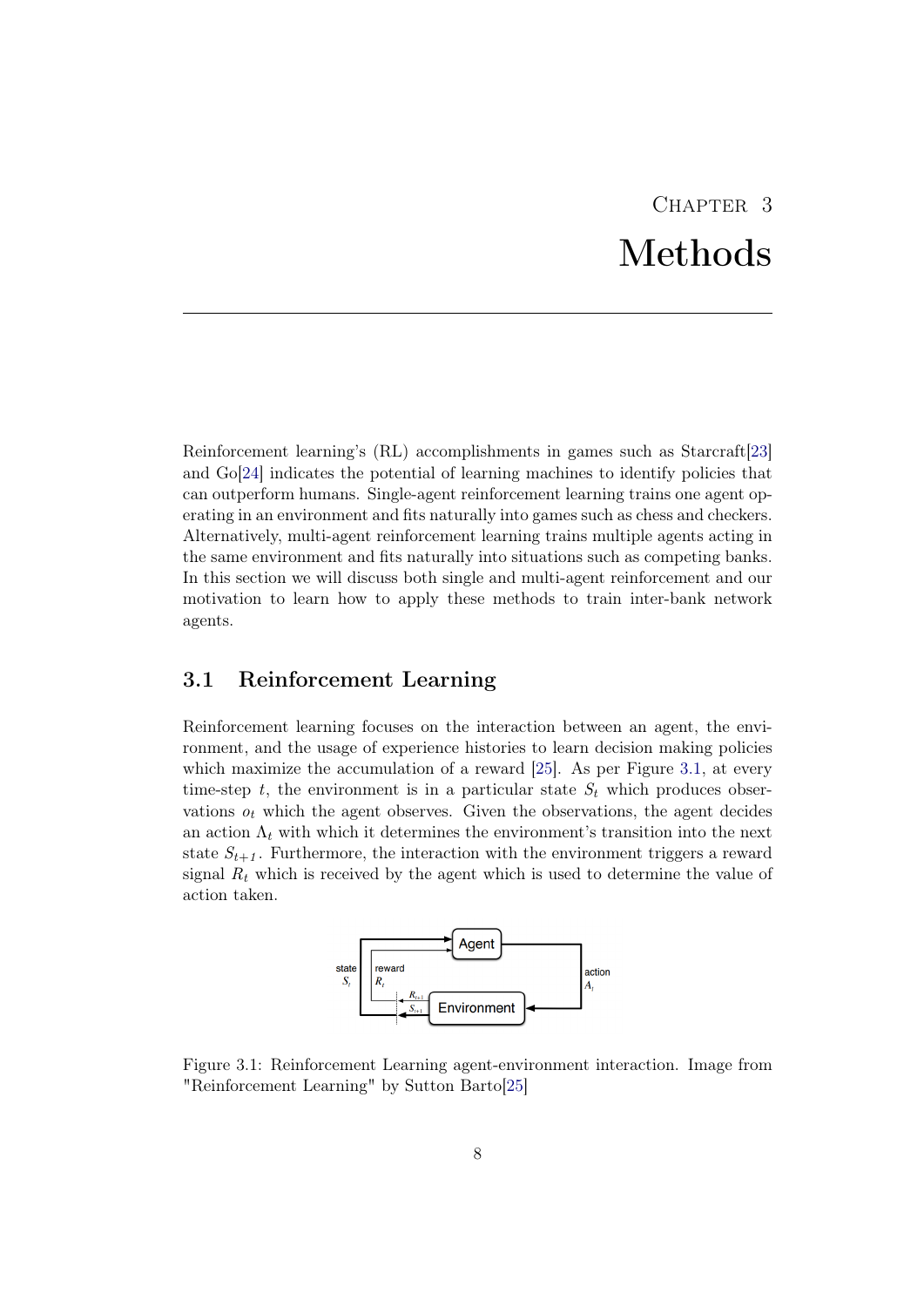### <span id="page-13-0"></span>3.2 Single Agent Reinforcement Learning

We use single-agent reinforcement learning to establish a baseline to compare performance in the stylized inter-bank network. A practical interpretation of applying single-agent reinforcement learning can be motivated by anecdotal evidence of central actors such as JP Morgan in the Panic of 1907 [\[26\]](#page-29-0) or the U.S. Federal Reserve under Geitner in 2008[\[27\]](#page-29-1).

Single agent reinforcement learning, setting are typically denoted by the tuple  $\mathbf{G} = (S, \Lambda, P, r, \gamma, p_0, T)$  where S are the states,  $\Lambda$  the action space,  $P : S \times \Lambda \to$ S' is the transition function,  $r : S \times \Lambda \to \mathbb{R}$  is the reward function,  $p_0 : S \to \mathbb{R}$ the initial state distribution,  $\gamma$  the discount factor, and T the time horizon. By interacting within this setting in the feedback loop in Figure [3.1,](#page-12-2) the agent uses past experiences to learn a policy,  $\pi : S \times \Lambda \to \mathbb{R}$ , which maximizes the discounted expected future return as per Equation [3.1.](#page-13-2)

<span id="page-13-2"></span>
$$
\max_{\pi} \mathbb{L} \sum_{t}^{\infty} [\gamma^t \cdot r(s_t, \pi(s_t))]
$$
\n(3.1)

Two popular approaches are value based and policy based methods. Value based methods attempt to learn the optimal value of a state  $V^*$  or state-action pair  $Q^*(s, a)$  with methods such as TD methods, Q-learning, and SARSA [\[25\]](#page-28-13). Policy based methods focus on learning an optimal policy  $\pi^*$  mapping states to actions with algorithms such as REINFORCE and actor-critic approaches[\[25\]](#page-28-13). Policy based alleviates the cost of learning the value of the state action space and instead learns the parameters of an approximating function. However, this increases the variances amongst the learned policies[\[25\]](#page-28-13).

#### <span id="page-13-1"></span>3.2.1 Proximal Policy Optimization

We considered the family of policy based methods and identified Proximal policy optimization (PPO) [\[28\]](#page-29-2) which addresses issues such as high correlation between states in an episode by sampling a minibatch from the experiences of multiple agents running in parallel, accounting for destructive policy updates by using clipped policy updates which restricts the size and effect of updates, and improves training times by allowing multiple simulations to run in parallel. Furthermore, PPO allows for the design of agents capable of acting in a continuous action space which supports the link creation mechanism.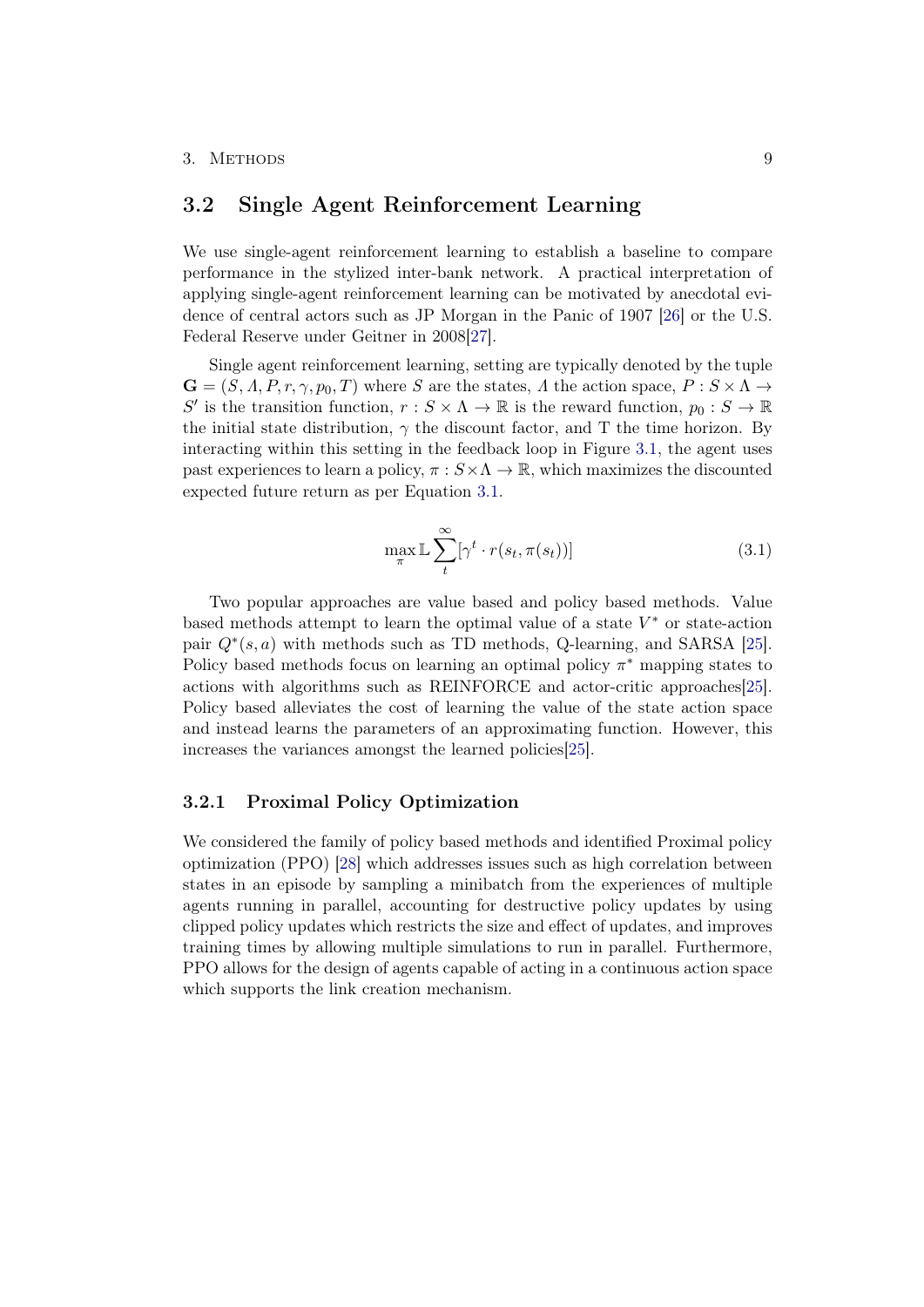#### 3. METHODS 10

Algorithm 2 PPO, Actor-Critic Style from Schulman et al. [\[28\]](#page-29-2) for *iteration=1,2...* do for agent in environment  $k \in \mathbb{R}$  $\{1, 2, ..., K\}$  do Run policy  $\pi_{\theta_{old}}$  in k for T timesteps Compute advantage estimates  $\hat{A}_1, ..., \hat{A}_T$ end Optimize surrogate L wrt  $\theta$ , with K epoch and minibatch size  $M \leq NT$  $\theta_{old} \leftarrow \theta$ end

#### <span id="page-14-1"></span><span id="page-14-0"></span>3.2.2 Single-agent Environment

We prepare the inter-bank network, I, into the single-agent reinforcement learning setting, G, by mappings as follows.

- States,  $S$ , are defined as all possible configurations of the inter-bank network I. We simulate situations in which  $n = 3, 10,$  or 25. Total inter-bank capitalization is defined as 1000 (i.e.  $\sum_{i=0}^{n} c_i = 1000$ ). The total inter-bank capitalization is randomly distributed across all banks. Total inter-bank liabilities can take values such that 0 and 2000 (i.e.  $0 < \sum_{i=0}^{n} l_i < 2000$ ). The total inter-bank liabilities is distributed randomly across all banks. The haircut multiplier,  $\alpha$ , is defined to be 0.50.
- Actions, Λ, are defined as all possible configurations of the joint action matrix  $A \subset \mathbb{R}^{n \times n}$ . The joint action matrix is normalized such that  $\sum_i \Lambda_i =$ 1.
- State transitions,  $P(S^{t+1} | S^t, \Lambda)$ , defines the deterministic transition from state  $S^t$  to  $S^{t+1}$  contingent on  $\Lambda^t$ .
- Rewards,  $r$ , is calculated under the *shared reward* scheme defined below as the change in the system value.

$$
r = \sigma^{t+1} - \sigma^t
$$

• Initial State,  $p_0$ , is defined probability that any state  $s \in S$  is selected during the random initialization of the inter-bank network.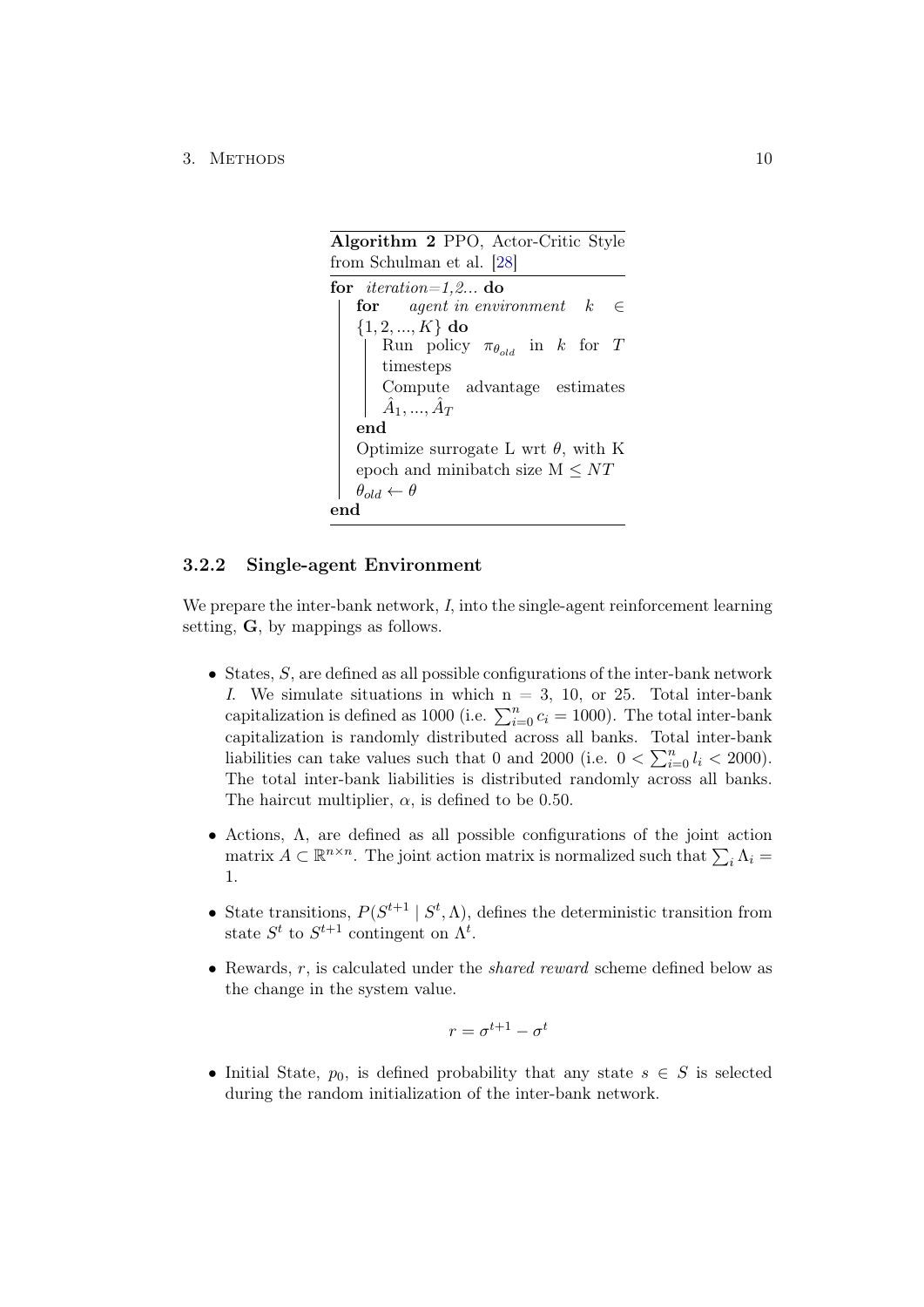#### 3. METHODS 11

• Time-horizon, T, is defined as  $T = 1$ .

We motivate the choice of a one step time horizon noting that any set of actions,  $\{a^t, a^{t+1}, ..., a^{t+k}\}\)$  can be captured by a single action  $a \in \Lambda$ . However, we recognize that longer time horizons may help the agent improve system value by moving into more recognizable states. We leave the study of longer time horizon to further research.

With regards to  $\Lambda$ , we opted for a continuous action space as it generalizes the distribution of a bank's capitalization. By normalizing each bank's action,  $a_i \in \Lambda$ s.t.  $\sum a_i = 1$ , we represent the allocation decision of a bank i's to itself and other banks  $\{j | j \in X \& j \neq i\}$ . This design was motivated by considering it to be the immediate rescue by recapitalization. We leave generalized link creation to future research which can be captured by introducing a new link creation action vector.

In the single-agent paradigm, the agent receives  $S$  at every timestep t. As such, the agent has full-information and makes decisions given  $C$  and  $L$ . Thus, the agent has adequate information to determine the set of defaulted banks,  $\Omega^t$ , and in response can form an appropriate joint-action A. After the environment receives A, the capitalization matrix is adjusted such that  $c_i^{t+1}$  =  $\sum_{j=0}^{n} a_{ji} \cdot c_j$ . Thus, the environment transitions to  $S^{t+1} = (X^{t+1} = X^t, C^{t+1} = X^t)$  ${c_1^{t+1}, c_2^{t+1}, \ldots, c_n^{t+1}, L^{t+1} = L^t}.$ 

Thus it is appropriate to design  $r$  under a shared reward scheme to incentive the agent to maximize system value as it determines the decision of every bank  $i \in X$ .

### <span id="page-15-0"></span>3.3 Multi Agent Reinforcement Learning

Competing banks naturally naturally lends itself to the multi-agent reinforcement setting with profit-maximizing firms. Bank decision making is now contingent on individual incentives, history, and information. Actions that are optimal for the system as a whole may not ideal for an individual bank. (i.e. if the bank can acquire assets of another bankrupt firm in a sell-off).

Multi-agent environments are modeled as a decentralized partially observable Markov decision process (DEC-POMDP) [\[29\]](#page-29-3) using a tuple  $\mathbf{H} = (S, \Lambda, U, P, r, Z, \Lambda)$  $O, n, \gamma$ ) with which S is the global state of the environment, A the set of n agents, U the joint-action space, P is the state transition function,  $r$  is the reward function, Z is the set of observations, and  $\gamma \in [0,1)$  is the discount factor. During every timestep t, each agent,  $a \in \Lambda$ , receives an individual observation  $z_a \in Z$  according to the observation function  $O(s, a) : S \times A \rightarrow Z$ . Based on  $z_a$ , agents decide on an action  $u_a$ . Aggregated over all agents, the joint action vector  $\mathbf{u} \in \mathbf{U} \equiv U^n$  is obtained and used by the the state transition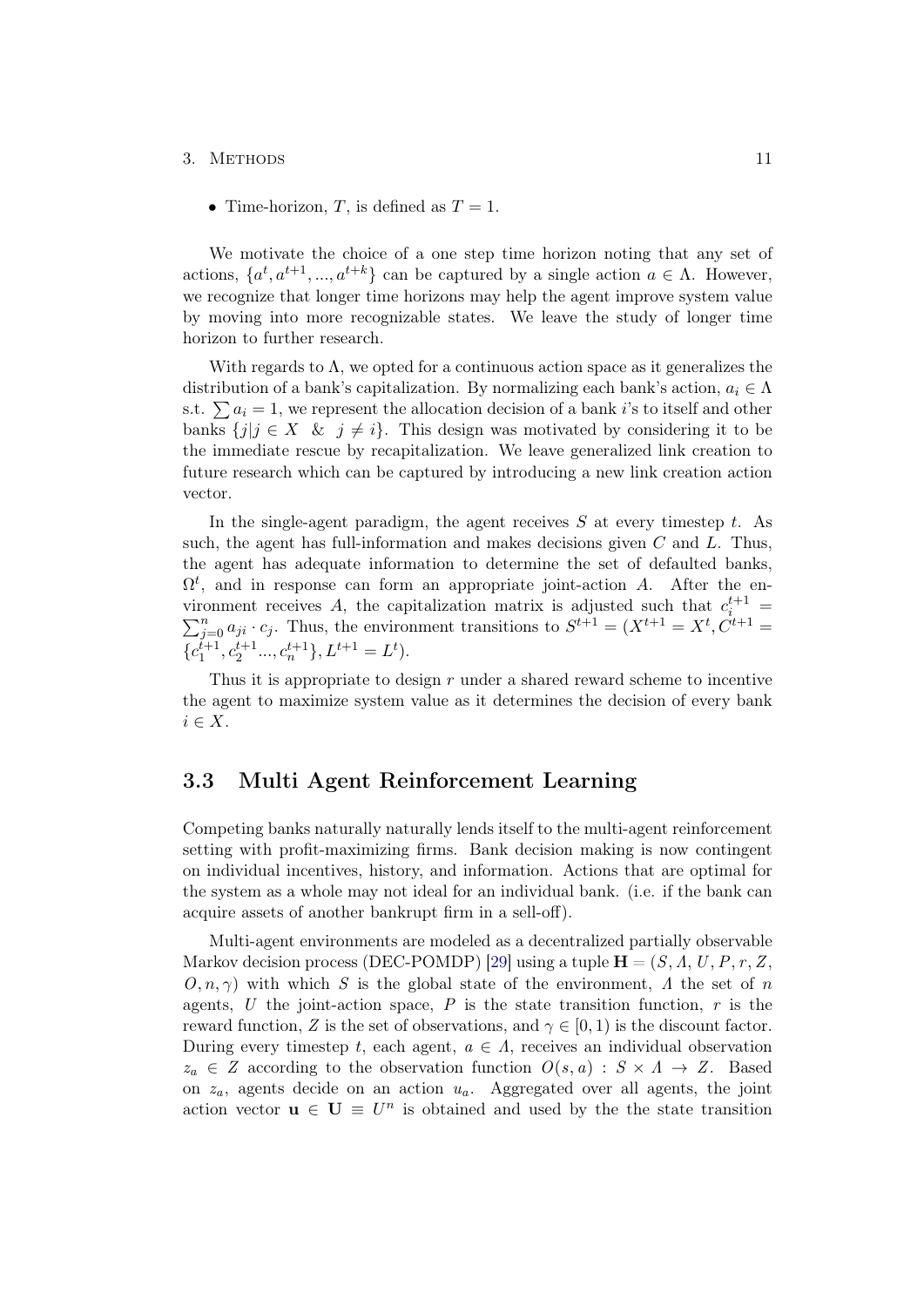#### 3. METHODS 12

function  $P: P(s' | s, \mathbf{u}) : S \times \mathbf{U} \times S \rightarrow [0, 1]$  which determines the next state of the environment given the current state and the joint actions. Each agent a receives an individual reward from the environment from the reward function  $r(s, \mathbf{u}) : S \times \mathbf{U} \to \mathbb{R}$ . Agents collect their individual action-observation histories with which they learn a policy  $\pi_a^t$  which seeks to maximize their discounted future reward  $R_t = \sum_{i=0}^{\infty} \gamma^i r_{t+i}$ .

In training multi-agent reinforcement learning agents, Tan [\[30\]](#page-29-4)'s introduces independent Q-learning(IQL) applied a fully decentralized approach to learning by having each agent learn Q-values based on their individual observation history while treating other agents as part of the environment. By treating other agents as part of the environment, IQL does not have to learn having to learn in a large action space but faces problems arising from non-stationary learning where past observations may not be relevant for future decision making.

Kraemer et al. [\[5\]](#page-27-5) introduces centralized training with decentralized execution(CTDE) for cooperative tasks which is motivated by the idea of rehearsals practices. [\[5\]](#page-27-5) uses the example of stage performers, where during rehearsals the group is able to practice with additional equipment such as teleprompters, communicate with each other, take breaks, etc. During live performance, these practice tools are removed but the group is still able to perform with the knowledge they have learned. CTDE approaches are currently the SOTA in multi-agent reinforcement learning algorithms such as QTRAN[\[31\]](#page-29-5), QMIX[\[32\]](#page-29-6), VDN[\[33\]](#page-29-7), COMA[\[34\]](#page-29-8), MAAC[\[35\]](#page-29-9). The issue of non-stationarity is alleviated by allowing learning algorithms to share local action-observation histories, and additional information during training while restricting each agent's execution policy to their individual action-observation history.

#### <span id="page-16-0"></span>3.3.1 MADDPG

MADDPG[\[36\]](#page-29-10), is an actor critic approach which extends policy gradients into the multi-agent environment while using deep networks as function approximators. The actor is typically the component of the agent which determines the action to be taken whereas the critic is the component which evaluates the action taken by the actor.

Trained under the CTDE paradigm, MADDPG attempts to improve the predictability across agents to deal with the non-stationarity issue. During training, the critic is given access to information about the actions of other agents and returns a individual gradient used to update an agent's actor network. The centralized critic does not affect the agent during execution as the critic network is not used to determine an agent's actions.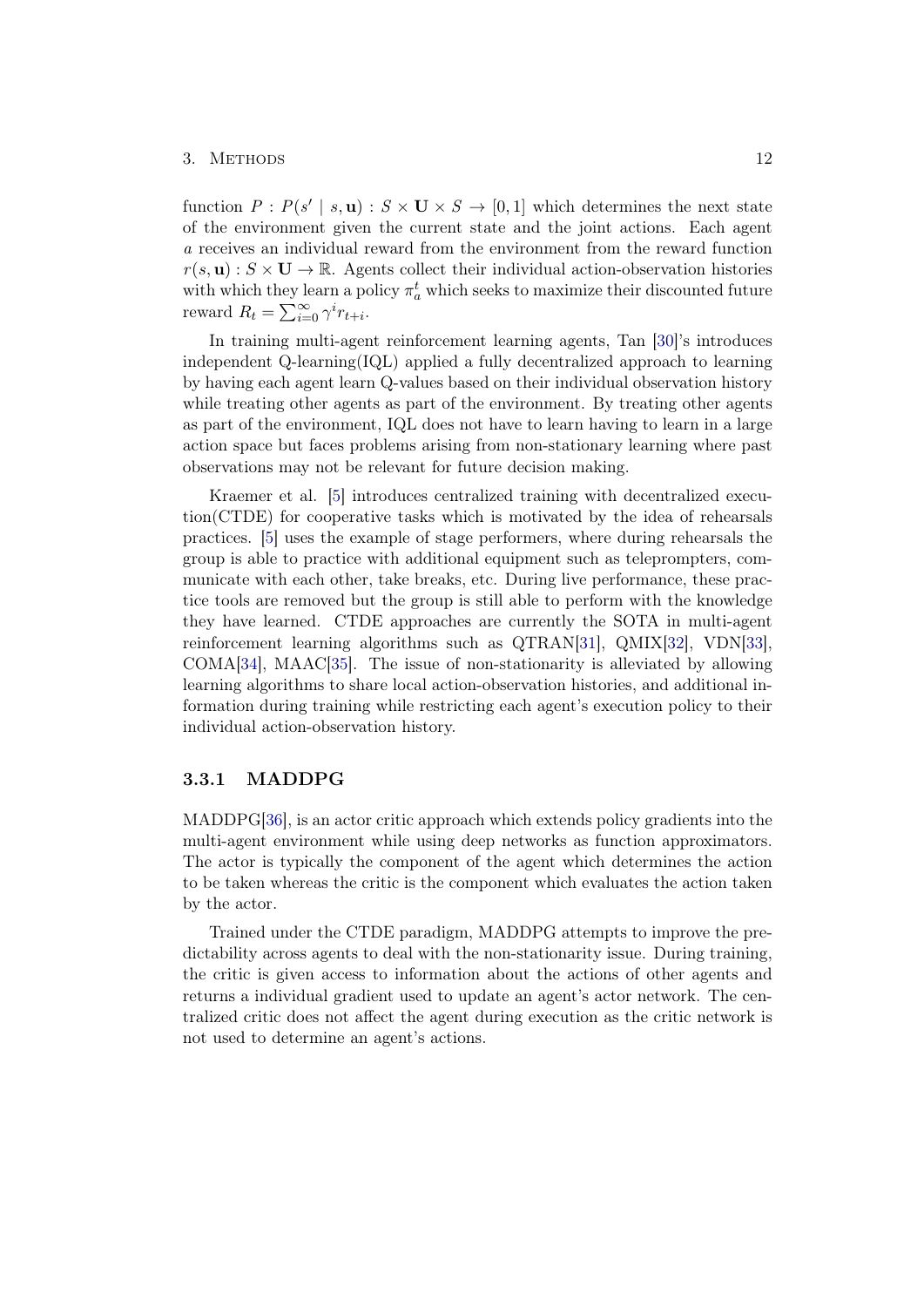#### <span id="page-17-0"></span>3.3.2 Multi-agent Environment

We prepare the inter-bank network, I, into the multi-agent reinforcement learning setting, H, by mappings as follows.

- States,  $S$ , is defined as all possible configurations of the inter-bank network I. Total inter-bank capitalization,  $\sum_i c_i$ , is defined as 1000 and is randomly distributed across all agents. Total inter-bank liabilities,  $\sum_i L_i$ , can take values such that 0 and 2000 and is randomly across all agents. The haircut multiplier,  $\alpha$ , is defined to be 0.50.
- Agents,  $\Lambda$ , are defined to be set with  $n = 3, 10$ , or 25. In our simulations, each agent is configured with the same network architecture presented in Section [4.2.](#page-20-0)

$$
\Lambda = \{a_1, ..., a_n \mid n \in \{3, 10, 25\}\}
$$

- Joint-actions,  $U$ , are defined as all possible configurations of the joint action matrix  $A \subset \mathbb{R}^{n \times n}$ . Each agent  $a_i$  generates an action vector  $u_i$  such that  $\sum u_i = 1$ . The environment aggregates the action vectors  $\{u_1, u_2, ..., u_n\}$  to arrive at the joint action  $U^t$ .
- State transitions,  $P(S^{t+1} | S^t, U)$ , defines the deterministic transition from state  $S^t$  to  $S^{t+1}$  contingent on  $U^t$ .
- Rewards,  $r$ , are determined using two schemes shared rewards or individual rewards. Shared rewards is defined as the change to the system value as follows:

$$
r_{a_i}^s(t) = \sigma^{t+1} - \sigma^t
$$

Individual rewards is defined as the change in agent  $a_i$ 's individual net position  $\omega_{a_i}$  from time t to  $t + 1$ .

$$
r_{a_i}^i(t) = \omega_i^{t+1} - \omega_i^t
$$

- Observations, Z, is the defined to be all possible subsets of the set of states, S (i.e.  $Z = \{z \mid z \subset S\}$ ).
- Observation function,  $O$ , determines the observation observation  $z$  is presented to agent  $a_i$  at time  $t$ . Thus, agent  $a_i$  receives the observation  $O(s^t, a_i) = z_{a_i}^t = (c_{a_i}^t, L^t).$
- Discount factor,  $\gamma$ , is defined to be 0.95. However, we define the timehorizon, T, such that  $T = 1$ . As such, the impact of the discount factor is negligible.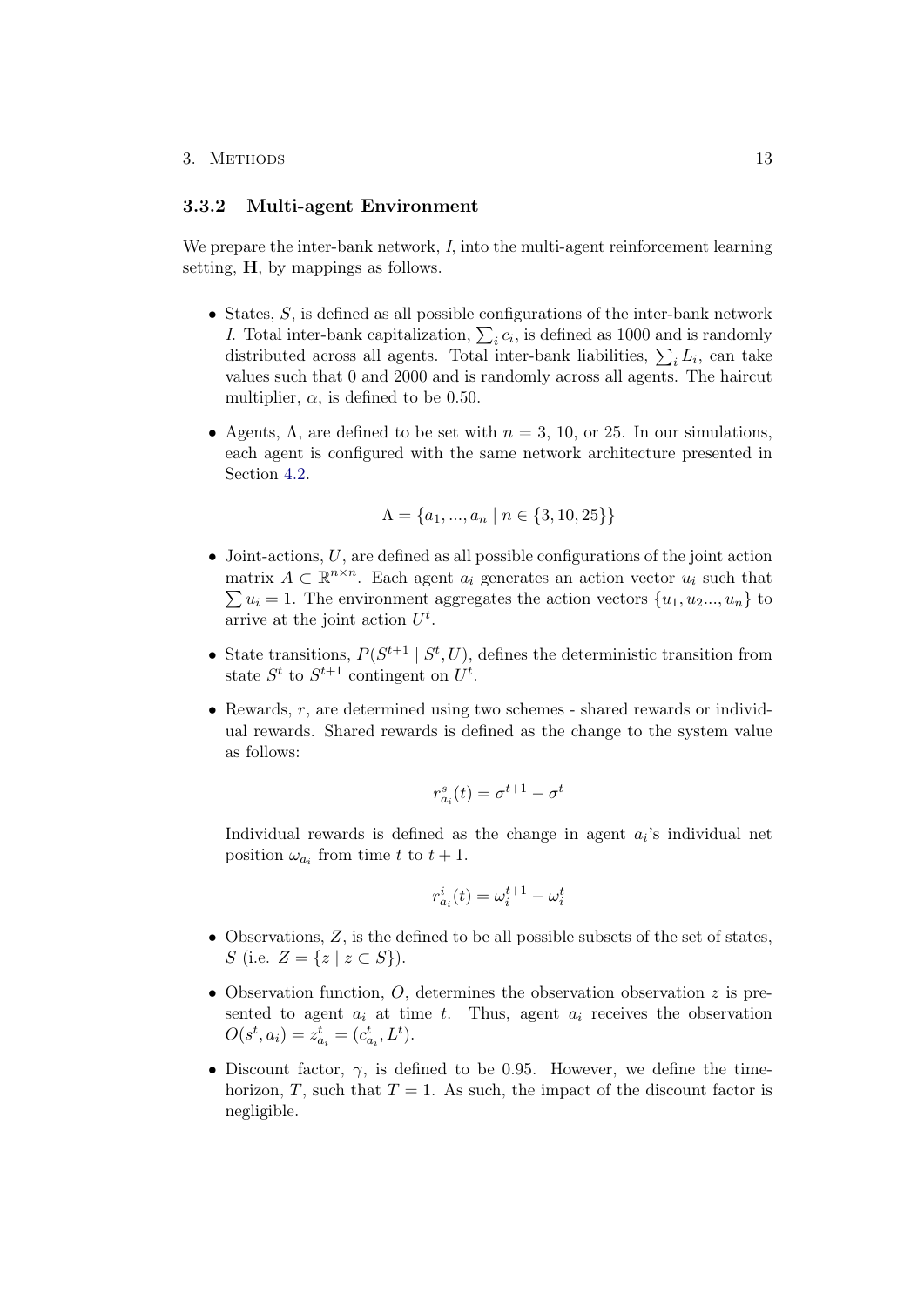#### 3. Methods 14

In the simulations, the configuration is generally similar between the singleagent and multi-agent environments. We point out and motivate the main points of differentiation (1) rewards and (2) observations.

We apply two reward schemes, shared and individual rewards, in the multiagent environment. By applying a shared reward during learning, agents are induced to maximize the system value as a whole, or in other words, the health of the inter-bank network. However, competitive environments naturally lends itself to training agents under an individual reward system where individual returns drives decision making at a per-bank level.

In the multi-agent environment, agents achieve partial observability of the environment's state. Likewise in the real world, banks have access to their personal information technology systems, and only aggregate information reported by other banks (i.e. through financial reports or regulatory filings). Thus, agents are presented their individual capitalization and the liabilities matrix at every timestep.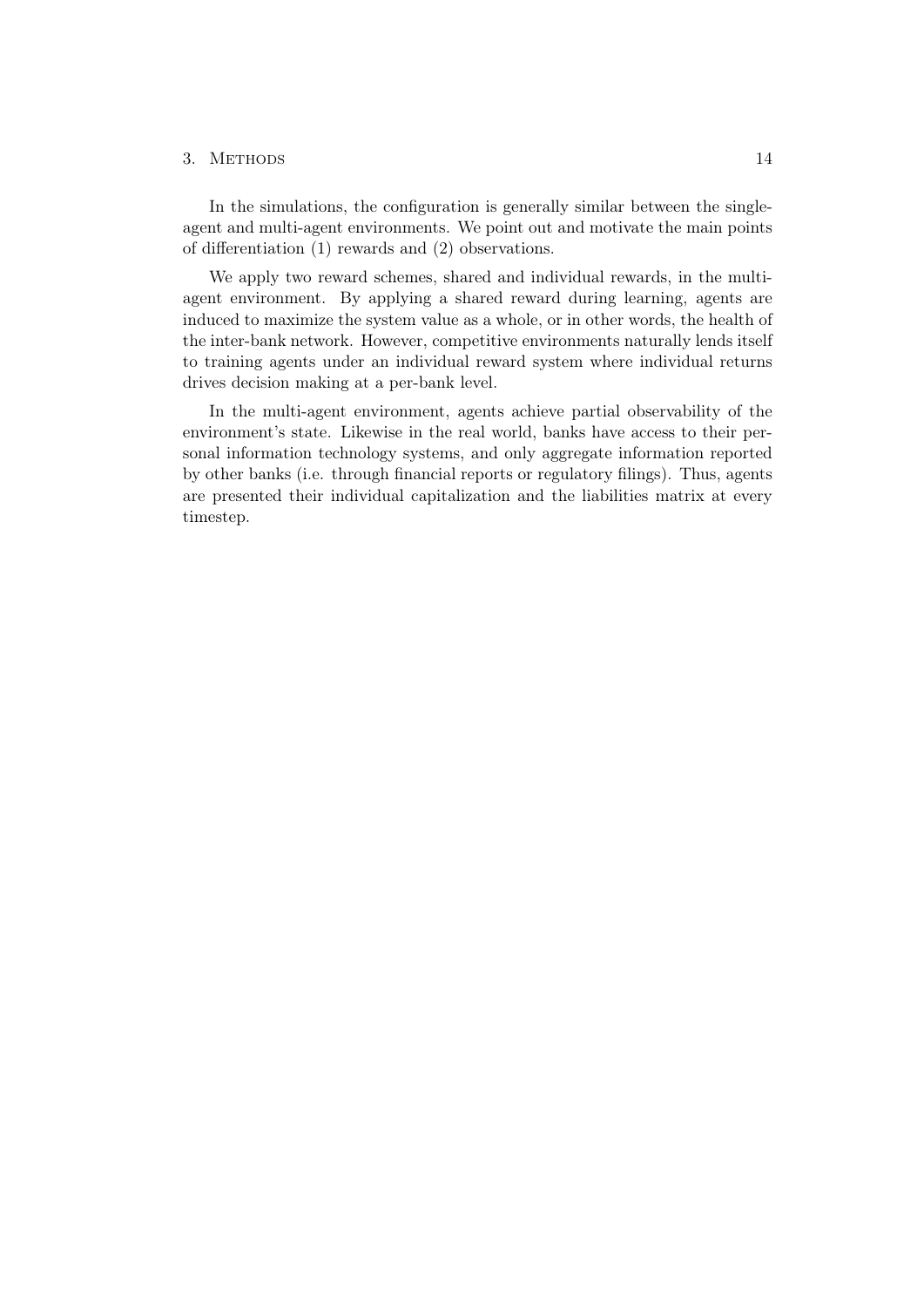# <span id="page-19-0"></span>CHAPTER<sub>4</sub> Procedure and Results

We study how to train agents using multi-agent reinforcement learning such that agents can learn their behaviors based on their environment's dynamics. By doing so, this allows research to reduce the assumptions built into the agents. Section [4.1](#page-19-1) discusses how the training and evaluation environments are instantiated. Section [4.2](#page-20-0) discusses the deep network built into each agent and how agents are trained. Section [4.3](#page-21-0) discusses the performance of the policy learned under single-agent reinforcement learning. Section [4.4](#page-21-1) reports the performance obtained by agents trained under multi-agent reinforcement learning. Section [4.5](#page-22-0) reports our findings and possible avenues for future research.

### <span id="page-19-1"></span>4.1 Environment

As per Chapter [2,](#page-6-0) a random instance of the inter-bank network is generated for training. We focus on inter-bank network that are structured as fully-connected graphs. During evaluation, we generate scenarios where at least one bank is in default.

Every instance of the inter-bank network is allowed a total capitalization of 1000 ( $\sum_{i=1}^{n} c_i = 1000$ ) randomly distributed across each agent. The liabilities matrix is generated with the total inter-bank liability exposure taking a value between  $(0, 2000)$   $(0 < \sum_{i=1}^{n} l_i < 2000)$  that is randomly distributed across each agent. We define the haircut multiplier  $\alpha$  to be 0.50.

During evaluation, the capitalization and liabilities matrix is similarly constructed. However, we include a check to ensure that at least one bank is facing default. Furthermore, we only allow instances where the total liabilities is less than bank capitalization as per Equation [4.1.](#page-19-2)

<span id="page-19-2"></span>
$$
\sum_{i=1}^{n} c_i > \sum_{i=1}^{n} l_i
$$
\n(4.1)

We determine the value of the system at time  $t$  as per Section [2.5.](#page-10-0) Each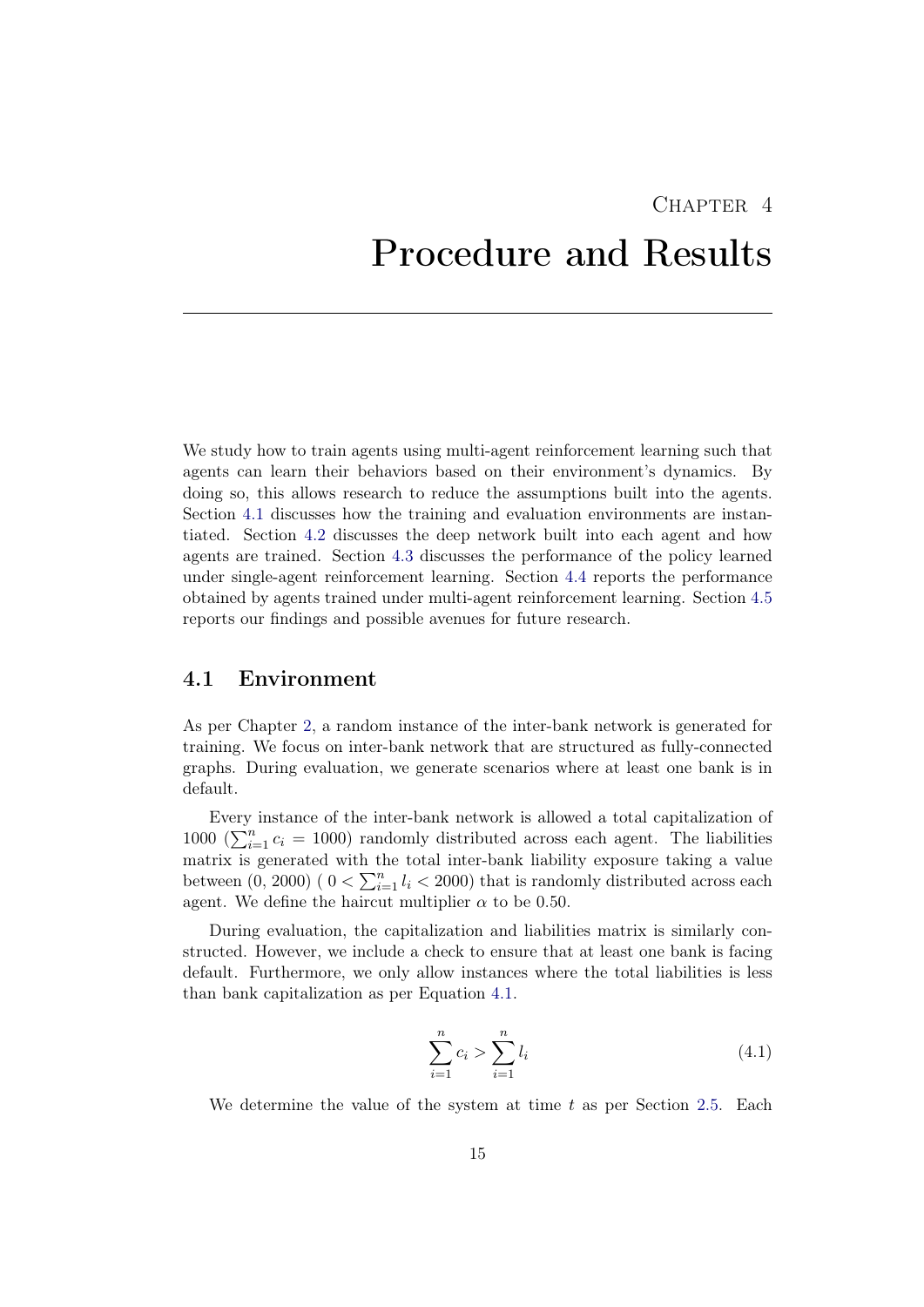instance is ran for one time step, which allows agents to conduct one joint action. After which, each agent receives an individual reward signal depending on the incentive scheme.

Agents' learned policies are evaluated by averaging the system value over 100 instances of the evaluation environment. We collect the system value at instantiation and after adjusting the environment w.r.t. the joint action. The maximum system value for every evaluation instance is 1000 and as such sets a theoretical maximum to compare the impact of the agents' policies.

### <span id="page-20-0"></span>4.2 Training

In the single-agent environment, the agent is configured with two networks (1) actor (2) critic. The networks are defined as a multi-layer perceptron with two layers of sixty-four hidden nodes. A tanh activation is applied to the output layer.

With PPO, parallel instances of the environment are simulated simultaneously. Tuples of  $(s^t, a, r, s^{t+1})$  are collected and when enough samples are collected, the networks is updated. We apply the default settings for PPO2 provided by stable-baselines [\[37\]](#page-29-11).

In the multi-agent environment, each agent is configured with four networks (1) actor (2) critic (3) target actor (4) target critic. The actor and target actor network is defined as a multi-layer perceptron with four fully connected hidden layers and a tanh activation in the output layer. The critic and target critic network similarly uses four fully connected hidden layers with no activation in the output layer.

The actor and critic network are parameterized by  $\theta_a$  and  $\theta_c$  respectively. Similarly, the target actor and target critic are parameterized by  $\theta'_a$  and  $\theta'_c$  respectively.

During each time step, t, a buffer, **B**, collects the tuple  $(s^t, u, r, s^{t+1})$  and is used to alleviate the issue of high correlation between states.[\[23\]](#page-28-11)

$$
\mathbf{B} = \{ (\mathbf{s}^t, \mathbf{u}^t, \mathbf{r}^t, \mathbf{s}^{t+1}) \ \forall \ t) \}
$$
(4.2)

We define the batchsize, b, in our experiments to be 250. Thus, after  $t > 250$ , we take samples of size b from the buffer to train each agent. Agents apply a soft update, parameterized by  $\lambda$ , during each training step as per Equation [4.3](#page-20-1) in which the actor and critic networks moves towards the target actor and target critics.

<span id="page-20-1"></span>
$$
\theta_a = (1 - \lambda) \cdot \theta'_a + \lambda \cdot \theta_a \tag{4.3}
$$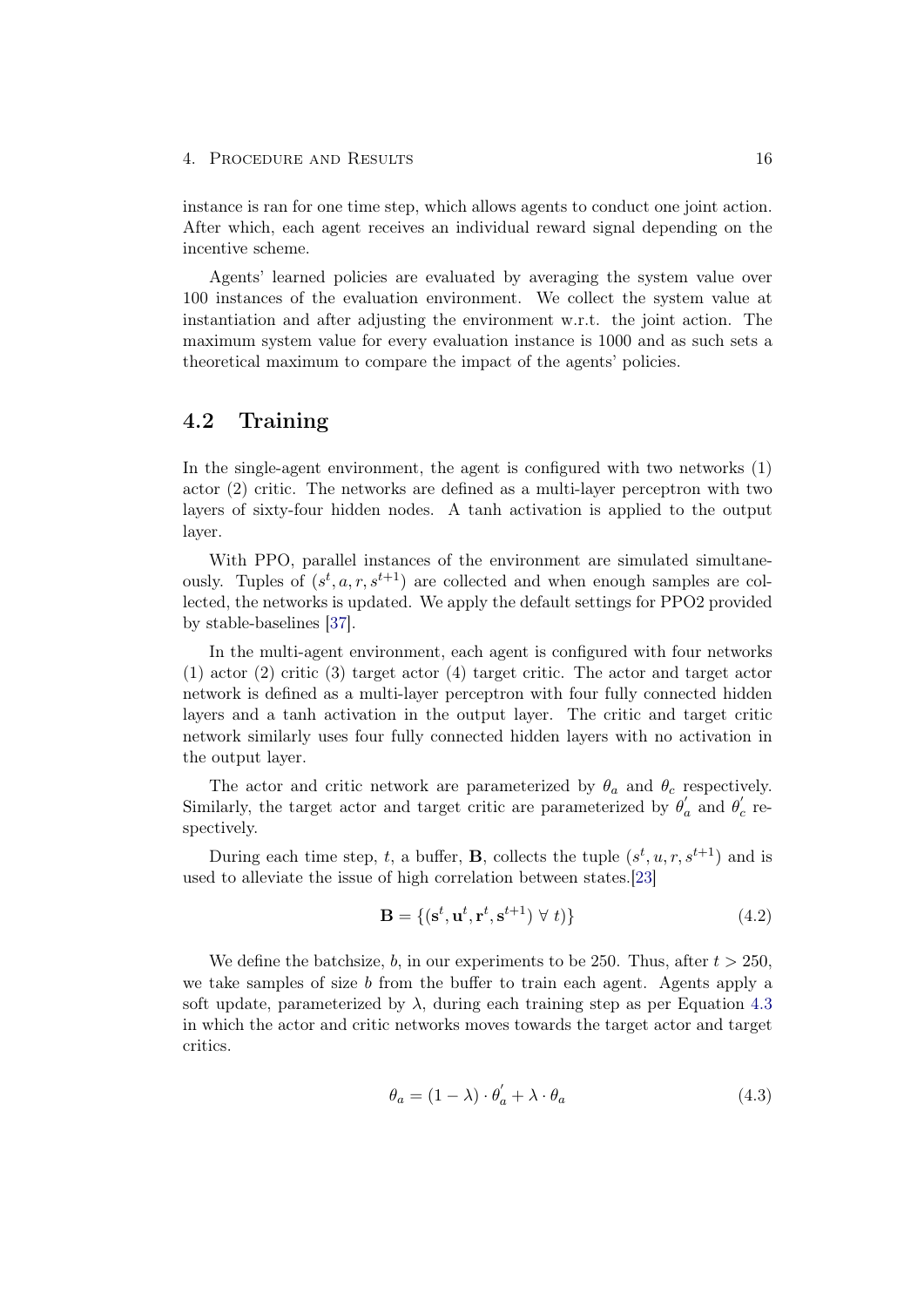4. PROCEDURE AND RESULTS 17

<span id="page-21-2"></span>

| Number of Banks       | 10                         | 25 |
|-----------------------|----------------------------|----|
| Average system value  | $999.82$   997.33   941.84 |    |
| Average initial value | 756.10   916.73   936.42   |    |

Table 4.1: Single agent performance - average net value of the system over 100 episodes.

| Number of Agents                   |        | 10     | 25     |
|------------------------------------|--------|--------|--------|
| Average under individual incentive | 815.44 | 906.19 | 902.67 |
| Average under system incentive     | 940.13 | 899.65 | 924.34 |
| Average initial value              | 756.10 | 916.73 | 936.42 |

Table 4.2: Multi agent performance - average net value of the system over 100 episodes.

<span id="page-21-3"></span>
$$
\theta_c = (1 - \lambda) \cdot \theta_c' + \lambda \cdot \theta_c \tag{4.4}
$$

We define the critic loss to be the mean squared error in actual and predicted Q-values. The actor loss is defined to be the output of critic given  $o_i$  and  $u_i$ .

### <span id="page-21-0"></span>4.3 Single Agent Performance

The simulations resulted in increases in the system value averaged across 100 evaluation instances. In the 3 bank simulation, on average the system value increased from 756.10 to 999.82. In the 10 bank simulation, on average the system value increased from 916.73 to 997.33. In the 25 bank simulation, on average the system value increased from 936.42 to 941.84. We note that while the system value increased in every scenario, the increase was less dramatic as the number of agents increased. Please refer to Table [4.1.](#page-21-2)

We note these results as reference points with which to analyse the multiagent results.

### <span id="page-21-1"></span>4.4 Multi Agent Performance

With multi-agent reinforcement learning, in the 3 agent simulation the system value increased from an average of 756.10 to 940.13 and 815.44 under the system and individual incentive respectively. In the 10 agent simulation, the system value decreased from an average of 916.73 to 899.65 and 906.19 under the system and individual incentive respectively. In the 25 agent scenario, the system value decreased from 936.42 to 924.34 and 902.67 under the system and individual incentive respectively. Please refer to Table [4.2.](#page-21-3)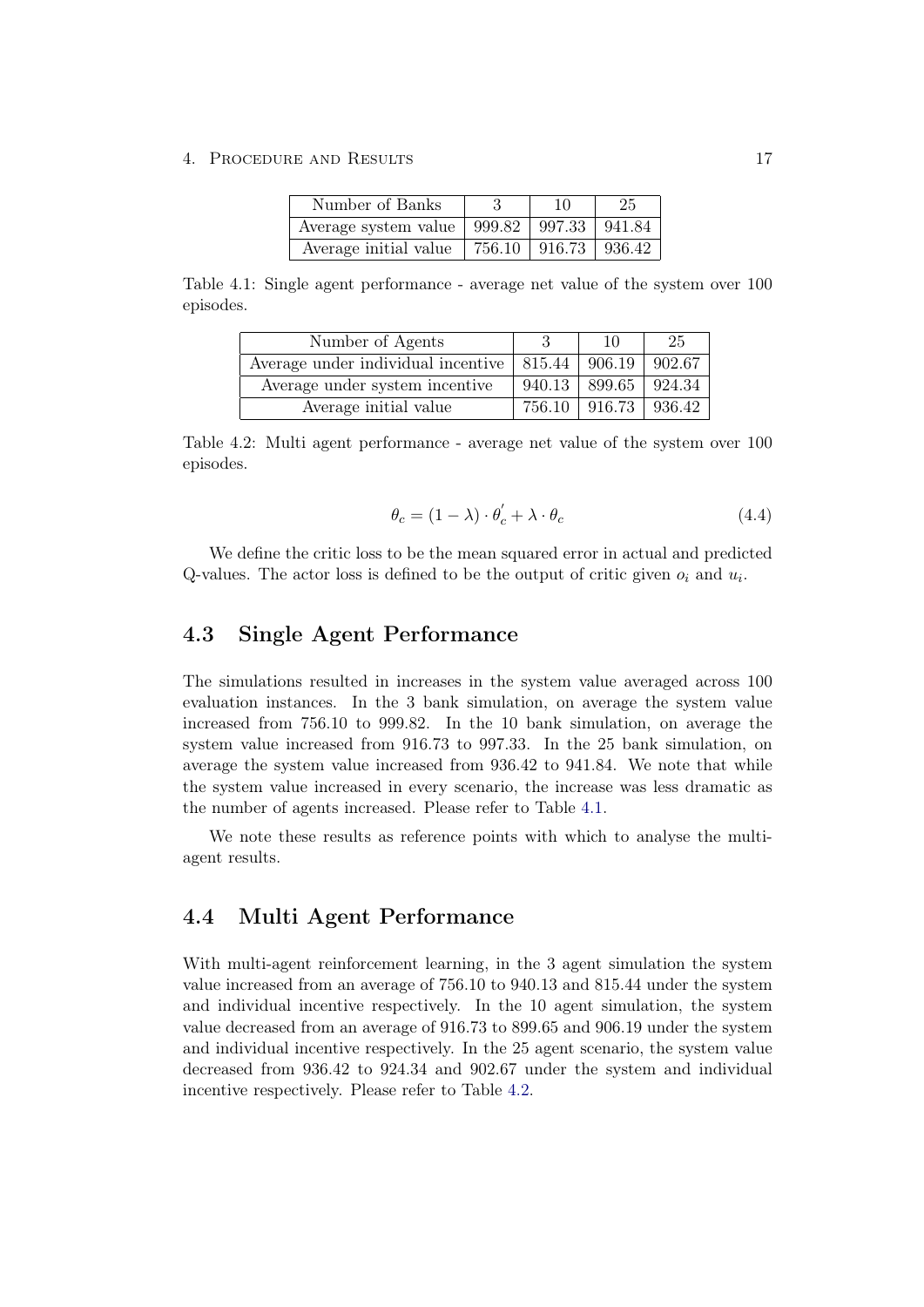

### <span id="page-22-0"></span>4.5 Discussion

<span id="page-22-1"></span>Figure 4.1: Histograms depicting the maximum capitalization allocated to a single agent when generating random instances of the financial environment. Figure [4.1](#page-22-1) (a),(b),(c) depicts the 3, 10, and 25 agents simulations respectively. Note the higher concentrations in smaller agent simulations as the total inter-bank network capitalization, C, is distributed across fewer members.

We first review the distribution of capitalization,  $C$ , when instantiating an inter-bank network. We found in our simulations that inter-bank network capitalization were more concentrated in simulations with fewer agents. In our three agent simulation, a single agent could frequently receive over half of the total capitalization. Contrarily, in our twenty-five agent simulations, the capitalization was more evenly distributed. Please refer to Figure [4.1.](#page-22-1)

We next review the change in  $\omega_i$ , the net position of each agent. In threeagent simulation, we note that agents experienced a change in net position of over 90% of the total inter-bank network capitalization. In other words, the capitalization of the inter-bank network effectively transferred from one agent to another. The redistribution of capitalization becomes less extreme in simulations more agents. However, this may also be due to less concentrated capitalization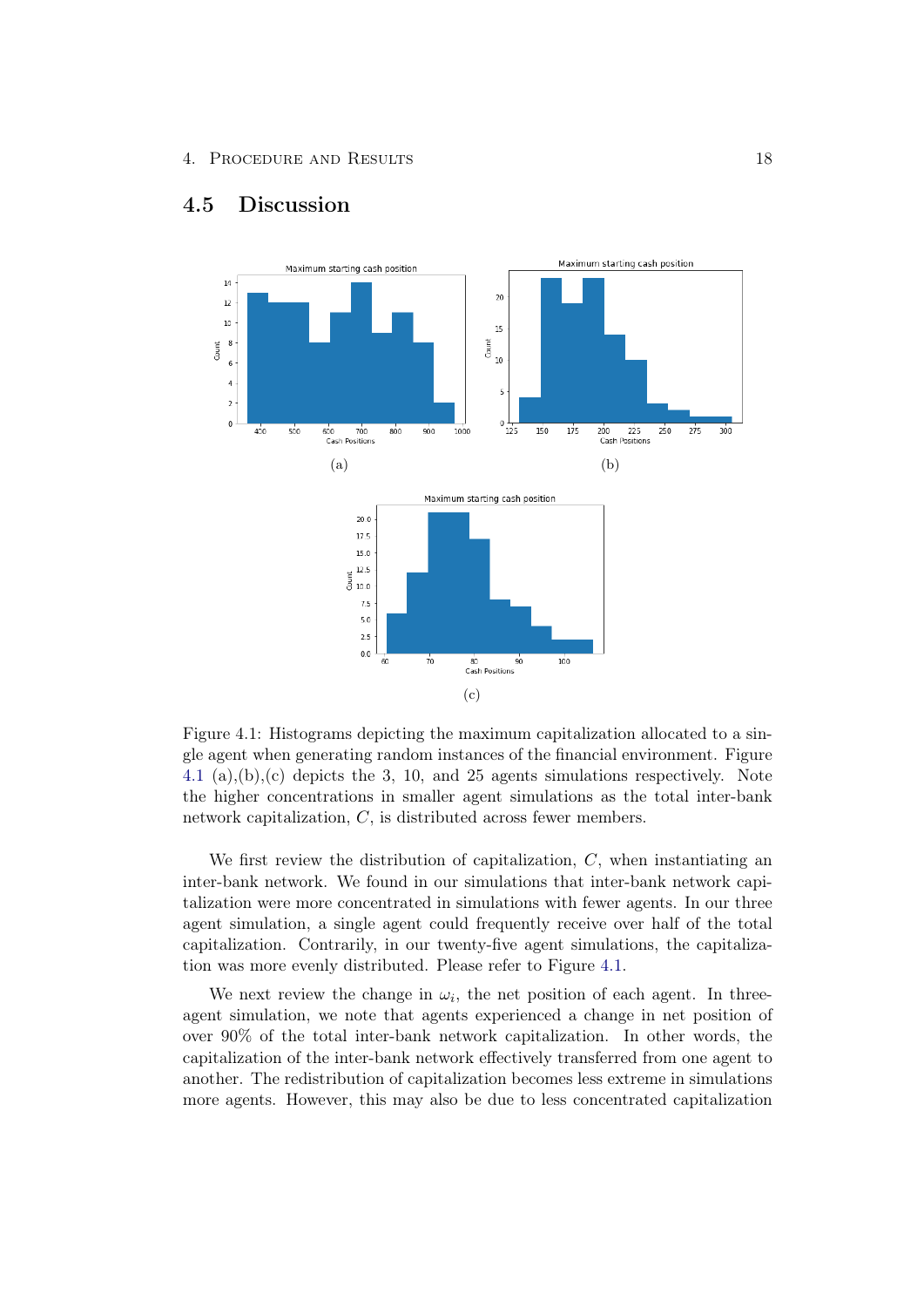#### 4. Procedure and Results 19

during environment instantiation.

We provide a speculation as to why agents may have learned this policy. That is, under shared rewards, the reward signal to each agent is the change in total system value. Thus, if the inter-bank capitalization is concentrated into one bank, then no haircut is applied in determining the system value. Further investigation is required to confirm this speculation.

Agents trained with individual rewards learn policies that results in lower concentration of total inter-bank capitalization. In the three-agent simulations, the maximum capitalization held by any agent averaged around the 70% as compared to 90% of inter-bank capitalization as depicted in Figure [4.3.](#page-25-0)

Overall, our empirical simulations shows that compared to single agent RL, multi-agent reinforcement learning's faces challenges in learning joint actions that maximizes a inter-bank network's system value. However, we note that this is reasonable considering the in-perfect information observed by each agent and coordination challenges in distributed execution. We note that one avenue for improving the agent's abilities is to introduce different networks in the actor/critic design such as graph neural networks which is able to represent aspects of a network's structure. Further research in this area can consider different environment design and initialization mechanisms, allowing for more general network configurations, and reward signals which takes into consideration the resulting inter-bank network concentrations. Another avenue of research is to introduce market mechanisms or reduce the action space available to agents. To create environments more reflective of real-world settings, instantiated environments can be generated that match network characteristics (i.e. degree, clustering, etc) as provided by real-world inter-bank datasets.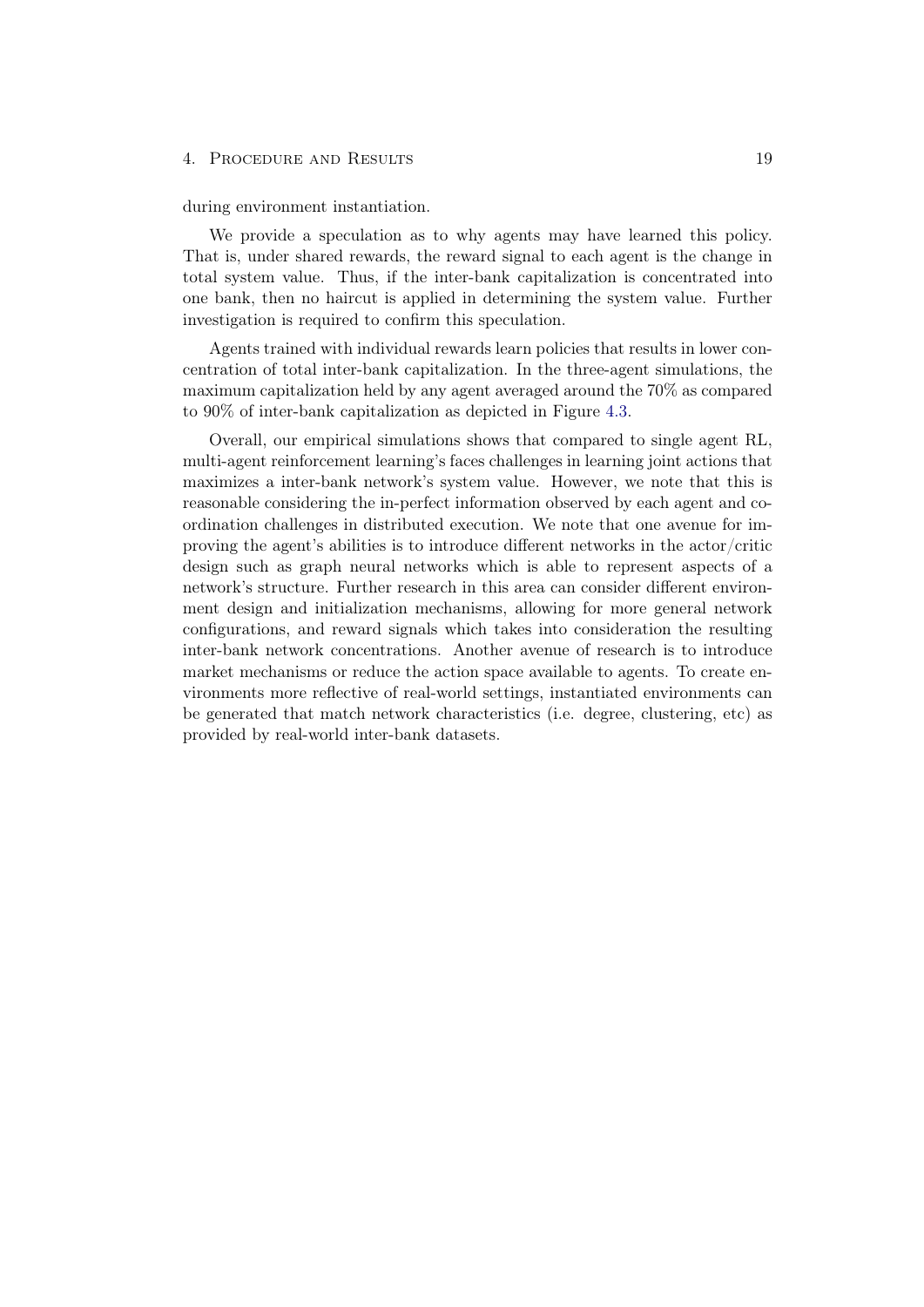

Figure 4.2: Histograms depicting change in net position per agent faced with shared rewards. We consider the change in net position to be a proxy capturing an agent's learned policy. (a, b) depicts the three-agent simulation. (c, d) depict ten-agent simulations. (e, f) depict twenty-five agent simulation. (a, c, e) were simulations with system rewards. (b, d, f) were simulations with individual rewards. Note in (a) that the learned policies exhibited behavior where an extreme change of net worth can occur.  $(c)$ , $(d)$ , $(e)$ , $(f)$  depict less extreme changes in net worth. However, this may be due to lower initial capitalization.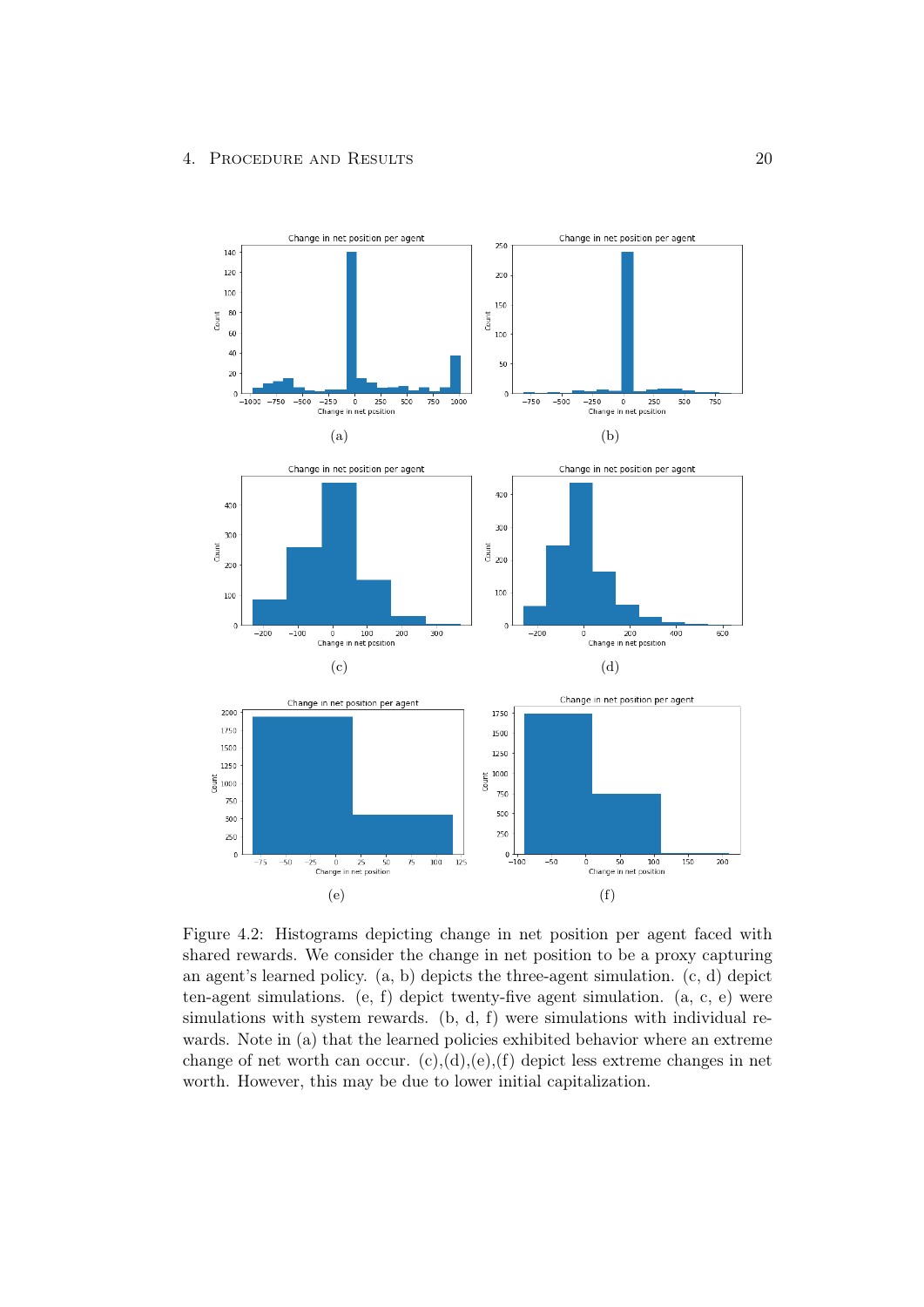

<span id="page-25-0"></span>Figure 4.3: Histograms depicting then ending capitalization in the three-agent simulation post-clearing. (a) depicts the concentrations under system rewards. (b) depicts the concentration under individual rewards. Note how the inter-bank capitalization is less concentrated under individual rewards.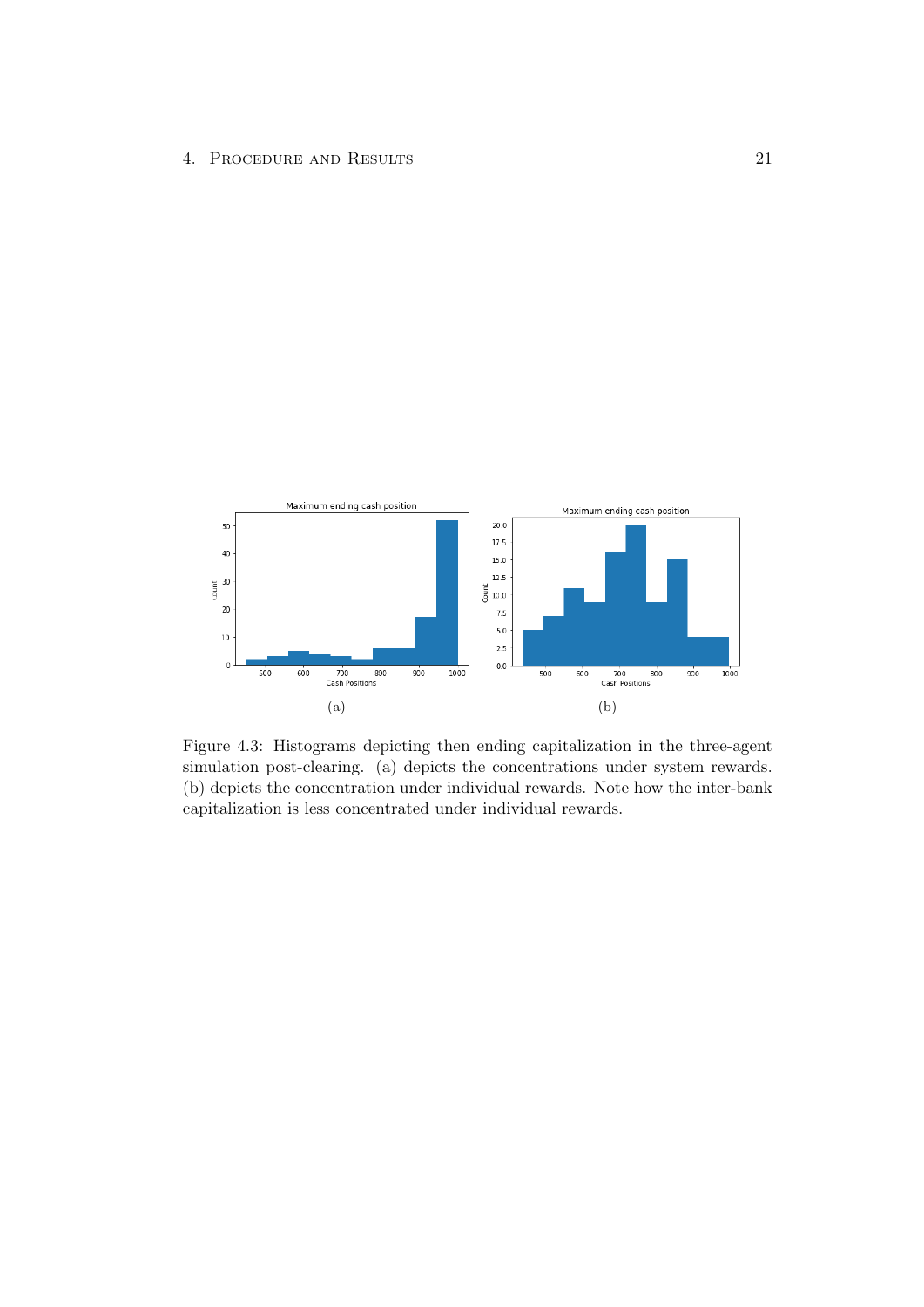# CHAPTER<sub>5</sub> Conclusion

<span id="page-26-0"></span>We investigated the design of inter-bank network agents using multi-agent reinforcement learning under shared and individual reward schemes.

We found that agents trained with system rewards learned policies with unexpected behaviors in simulations with three agents. Specifically, agents learned behaviors that resulted in high concentration of total inter-bank capitalization, as well events where large amounts of net worth changed hands. However, the learned policies resulted in lower concentration of inter-bank capitalization as the number of agents in the simulation increased.

Under individual rewards, agents learned policies that resulted in lower concentrations of total inter-bank capitalization. Furthermore, agents exhibited behaviors that resulted in lower exchange of net worth.

The research of training inter-bank agents using multi-agent reinforcement learning remains an open question and many avenues are available to improve the policies learned by agents.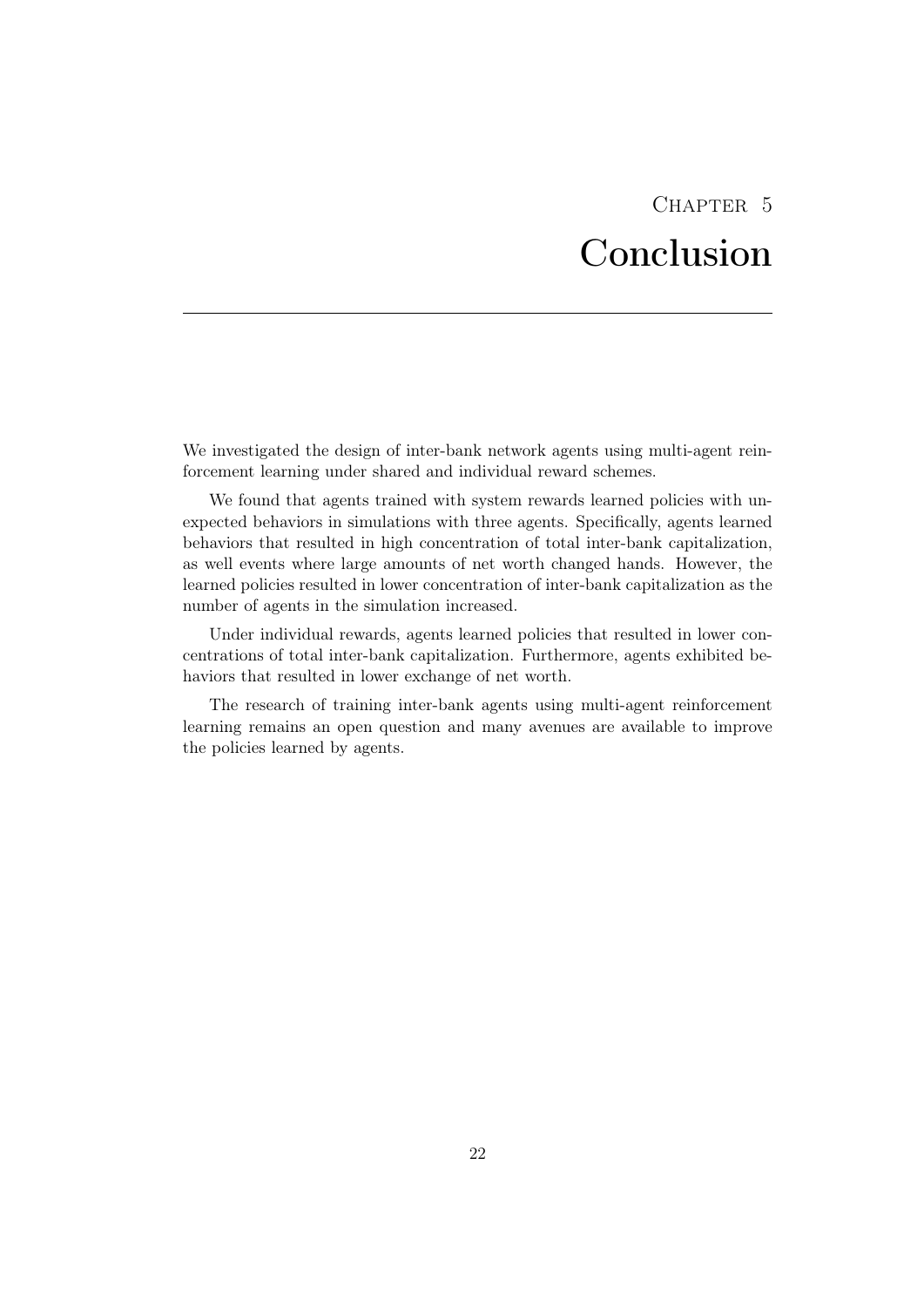## Bibliography

- <span id="page-27-1"></span><span id="page-27-0"></span>[1] F. Allen and D. Gale, "Financial contagion," Journal of political economy, vol. 108, no. 1, pp. 1–33, 2000.
- <span id="page-27-2"></span>[2] O. De Bandt and M. Chahad, "A dgse model to assess the post-crisis regulation of universal banks," 2016.
- <span id="page-27-3"></span>[3] J.-Y. Gnabo and N. K. Scholtes, "Assessing the role of interbank network structure in business and financial cycle analysis," NBB Working Paper, Tech. Rep., 2016.
- <span id="page-27-4"></span>[4] G. Halaj, "Agent-based model of system-wide implications of funding risk," 2018.
- <span id="page-27-5"></span>[5] L. Kraemer and B. Banerjee, "Multi-agent reinforcement learning as a rehearsal for decentralized planning," Neurocomputing, vol. 190, pp. 82–94, 2016.
- <span id="page-27-6"></span>[6] A. Manchin, E. Abbasnejad, and A. van den Hengel, "Reinforcement learning with attention that works: A self-supervised approach," in *International* Conference on Neural Information Processing. Springer, 2019, pp. 223– 230.
- <span id="page-27-7"></span>[7] A. Mott, D. Zoran, M. Chrzanowski, D. Wierstra, and D. J. Rezende, "Towards interpretable reinforcement learning using attention augmented agents," arXiv preprint arXiv:1906.02500, 2019.
- <span id="page-27-8"></span>[8] T. N. Kipf and M. Welling, "Semi-supervised classification with graph convolutional networks," arXiv preprint arXiv:1609.02907, 2016.
- <span id="page-27-9"></span>[9] F. Scarselli, M. Gori, A. C. Tsoi, M. Hagenbuchner, and G. Monfardini, "The graph neural network model," IEEE transactions on neural networks, vol. 20, no. 1, pp. 61–80, 2008.
- <span id="page-27-10"></span>[10] P. Veličković, G. Cucurull, A. Casanova, A. Romero, P. Lio, and Y. Bengio, "Graph attention networks," arXiv preprint arXiv:1710.10903, 2017.
- <span id="page-27-11"></span>[11] P. W. Battaglia, J. B. Hamrick, V. Bapst, A. Sanchez-Gonzalez, V. Zambaldi, M. Malinowski, A. Tacchetti, D. Raposo, A. Santoro, R. Faulkner et al., "Relational inductive biases, deep learning, and graph networks," arXiv preprint arXiv:1806.01261, 2018.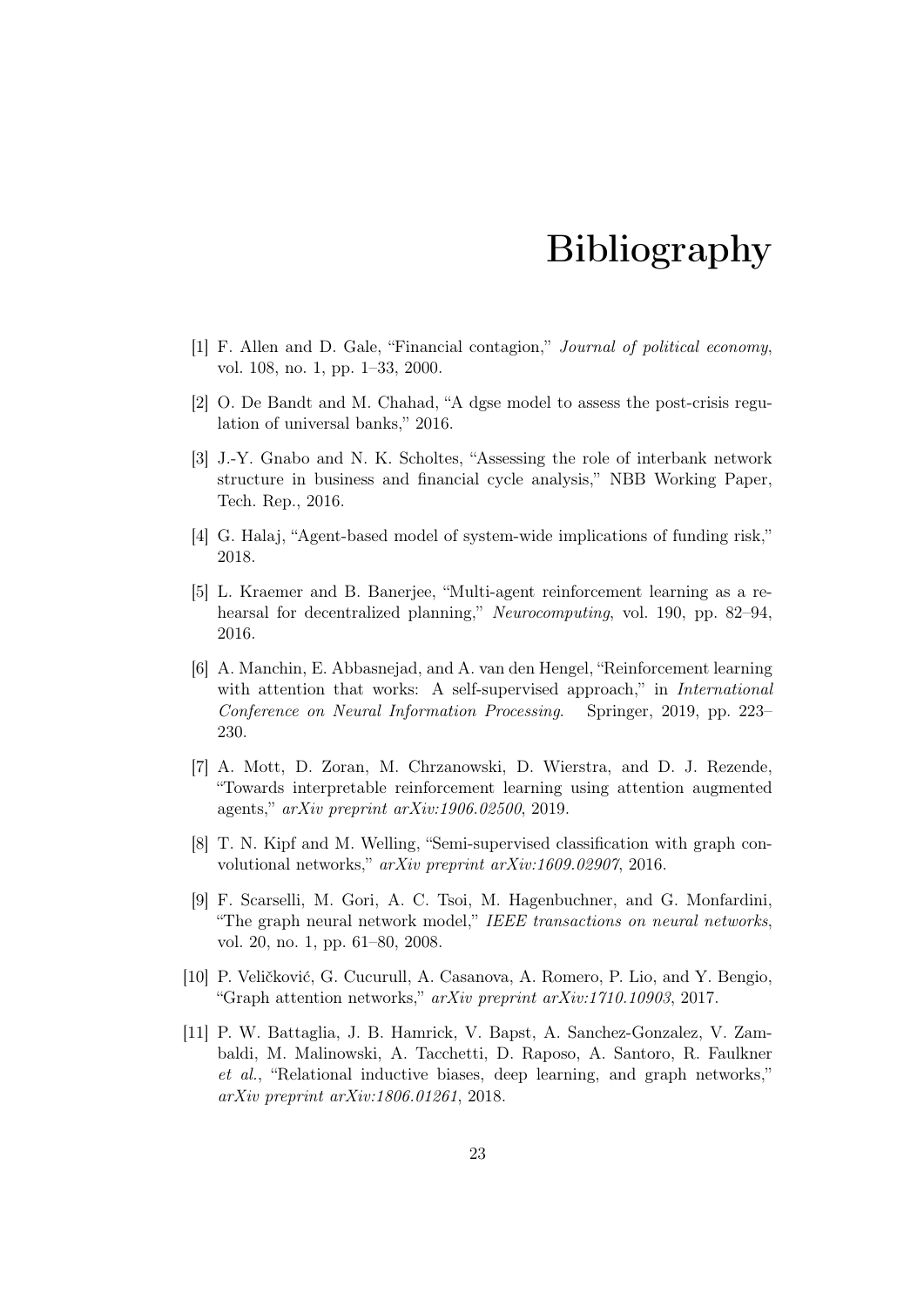#### BIBLIOGRAPHY 24

- <span id="page-28-0"></span>[12] J. Leventides, M. Livada, and C. Poulios, The Dynamics of Interbank Networks. Cham: Springer International Publishing, 2020, pp. 369–395. [Online]. Available: [https://doi.org/10.1007/978-3-030-55857-4\\_14](https://doi.org/10.1007/978-3-030-55857-4_14)
- <span id="page-28-1"></span>[13] X. Freixas, B. M. Parigi, and J.-C. Rochet, "Systemic risk, interbank relations, and liquidity provision by the central bank," Journal of money, credit and banking, pp. 611–638, 2000.
- <span id="page-28-2"></span>[14] L. Eisenberg and T. H. Noe, "Systemic risk in financial systems," Management Science, vol. 47, no. 2, pp. 236–249, 2001.
- <span id="page-28-3"></span>[15] C. H. Furfine, "Interbank exposures: Quantifying the risk of contagion," Journal of money, credit and banking, pp. 111–128, 2003.
- <span id="page-28-4"></span>[16] M. Kivelä, A. Arenas, M. Barthelemy, J. P. Gleeson, Y. Moreno, and M. A. Porter, "Multilayer networks," Journal of complex networks, vol. 2, no. 3, pp. 203–271, 2014.
- <span id="page-28-5"></span>[17] M. Montagna and C. Kok, "Multi-layered interbank model for assessing systemic risk," 2016.
- <span id="page-28-6"></span>[18] F. Allen, A. Babus, and E. Carletti, "Financial crises: theory and evidence," Annu. Rev. Financ. Econ., vol. 1, no. 1, pp. 97–116, 2009.
- <span id="page-28-7"></span>[19] C. Upper, "Simulation methods to assess the danger of contagion in interbank markets," Journal of Financial Stability, vol. 7, no. 3, pp. 111–125, 2011.
- <span id="page-28-8"></span>[20] A.-C. Hüser, "Too interconnected to fail: A survey of the interbank networks literature," 2015.
- <span id="page-28-9"></span>[21] L. Bargigli and G. Tedeschi, "Interaction in agent-based economics: A survey on the network approach," Physica A: Statistical Mechanics and its Applications, vol. 399, pp. 1–15, 2014.
- <span id="page-28-10"></span>[22] L. C. Rogers and L. A. Veraart, "Failure and rescue in an interbank network," Management Science, vol. 59, no. 4, pp. 882–898, 2013.
- <span id="page-28-11"></span>[23] V. Mnih, K. Kavukcuoglu, D. Silver, A. A. Rusu, J. Veness, M. G. Bellemare, A. Graves, M. Riedmiller, A. K. Fidjeland, G. Ostrovski et al., "Human-level control through deep reinforcement learning," nature, vol. 518, no. 7540, pp. 529–533, 2015.
- <span id="page-28-12"></span>[24] D. Silver, A. Huang, C. J. Maddison, A. Guez, L. Sifre, G. Van Den Driessche, J. Schrittwieser, I. Antonoglou, V. Panneershelvam, M. Lanctot et al., "Mastering the game of go with deep neural networks and tree search," nature, vol. 529, no. 7587, pp. 484–489, 2016.
- <span id="page-28-13"></span>[25] R. S. Sutton and A. G. Barto, Reinforcement learning: An introduction. MIT press, 2018.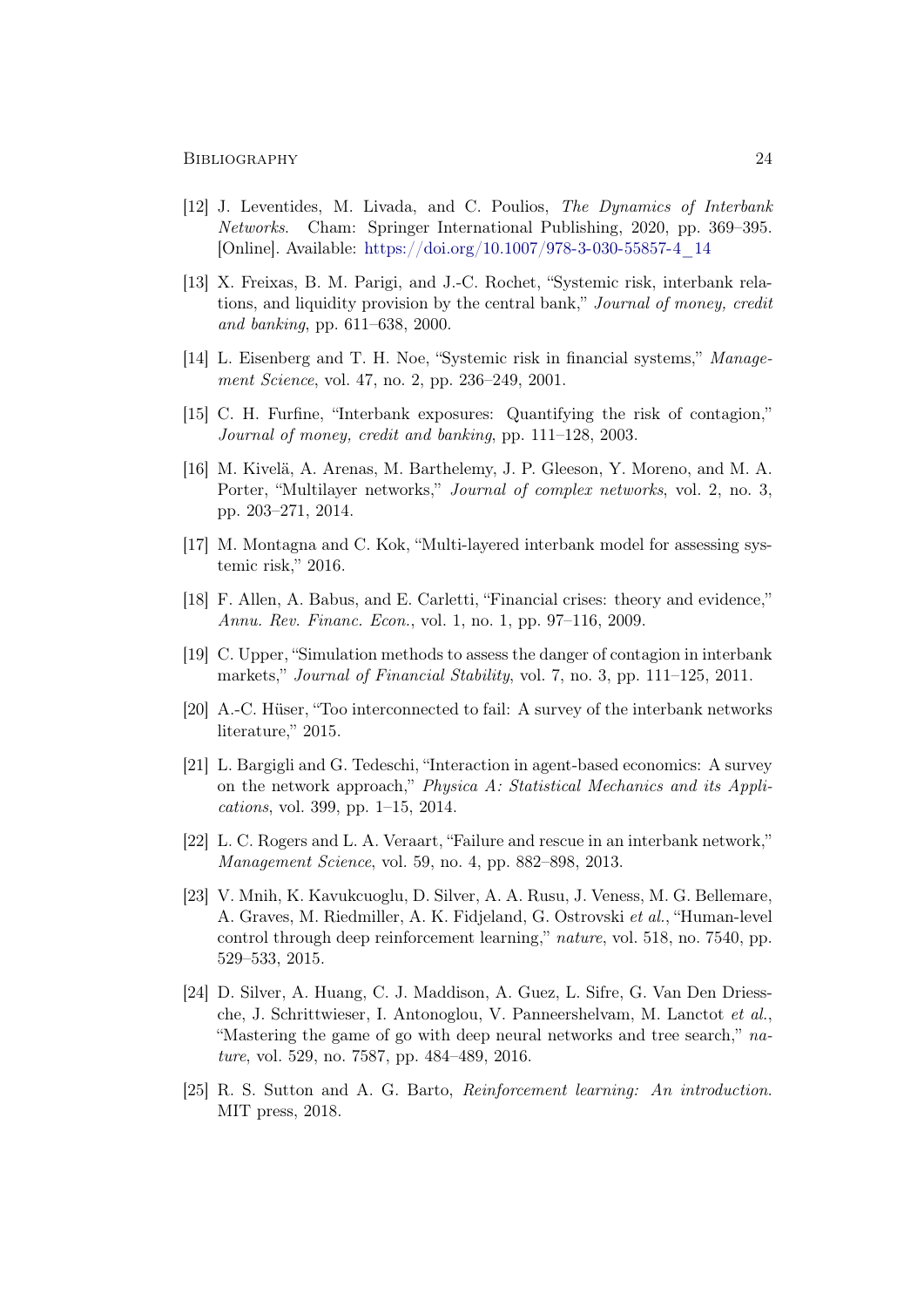- <span id="page-29-0"></span>[26] R. Chernow, The house of Morgan: An American banking dynasty and the rise of modern finance. Grove/Atlantic, Inc., 2010.
- <span id="page-29-1"></span>[27] B. Herzog, "Timothy f. geither" stress test: reflections on financial crises"," 2015.
- <span id="page-29-2"></span>[28] J. Schulman, F. Wolski, P. Dhariwal, A. Radford, and O. Klimov, "Proximal policy optimization algorithms," arXiv preprint arXiv:1707.06347, 2017.
- <span id="page-29-3"></span>[29] F. A. Oliehoek and C. Amato, A concise introduction to decentralized POMDPs. Springer, 2016.
- <span id="page-29-4"></span>[30] M. Tan, "Multi-agent reinforcement learning: Independent vs. cooperative agents," in Proceedings of the tenth international conference on machine learning, 1993, pp. 330–337.
- <span id="page-29-5"></span>[31] K. Son, D. Kim, W. J. Kang, D. E. Hostallero, and Y. Yi, "Qtran: Learning to factorize with transformation for cooperative multi-agent reinforcement learning," in International Conference on Machine Learning. PMLR, 2019, pp. 5887–5896.
- <span id="page-29-6"></span>[32] T. Rashid, M. Samvelyan, C. Schroeder, G. Farquhar, J. Foerster, and S. Whiteson, "Qmix: Monotonic value function factorisation for deep multiagent reinforcement learning," in International Conference on Machine Learning. PMLR, 2018, pp. 4295–4304.
- <span id="page-29-7"></span>[33] P. Sunehag, G. Lever, A. Gruslys, W. M. Czarnecki, V. Zambaldi, M. Jaderberg, M. Lanctot, N. Sonnerat, J. Z. Leibo, K. Tuyls et al., "Value-decomposition networks for cooperative multi-agent learning,"  $arXiv$ preprint arXiv:1706.05296, 2017.
- <span id="page-29-8"></span>[34] J. Foerster, G. Farquhar, T. Afouras, N. Nardelli, and S. Whiteson, "Counterfactual multi-agent policy gradients," in Proceedings of the AAAI Conference on Artificial Intelligence, vol. 32, no. 1, 2018.
- <span id="page-29-9"></span>[35] S. Iqbal and F. Sha, "Actor-attention-critic for multi-agent reinforcement learning," in International Conference on Machine Learning. PMLR, 2019, pp. 2961–2970.
- <span id="page-29-10"></span>[36] R. Lowe, Y. Wu, A. Tamar, J. Harb, P. Abbeel, and I. Mordatch, "Multiagent actor-critic for mixed cooperative-competitive environments,"  $arXiv$ preprint arXiv:1706.02275, 2017.
- <span id="page-29-11"></span>[37] A. Hill, A. Raffin, M. Ernestus, A. Gleave, A. Kanervisto, R. Traore, P. Dhariwal, C. Hesse, O. Klimov, A. Nichol, M. Plappert, A. Radford, J. Schulman, S. Sidor, and Y. Wu, "Stable baselines," [https://github.com/](https://github.com/hill-a/stable-baselines) [hill-a/stable-baselines,](https://github.com/hill-a/stable-baselines) 2018.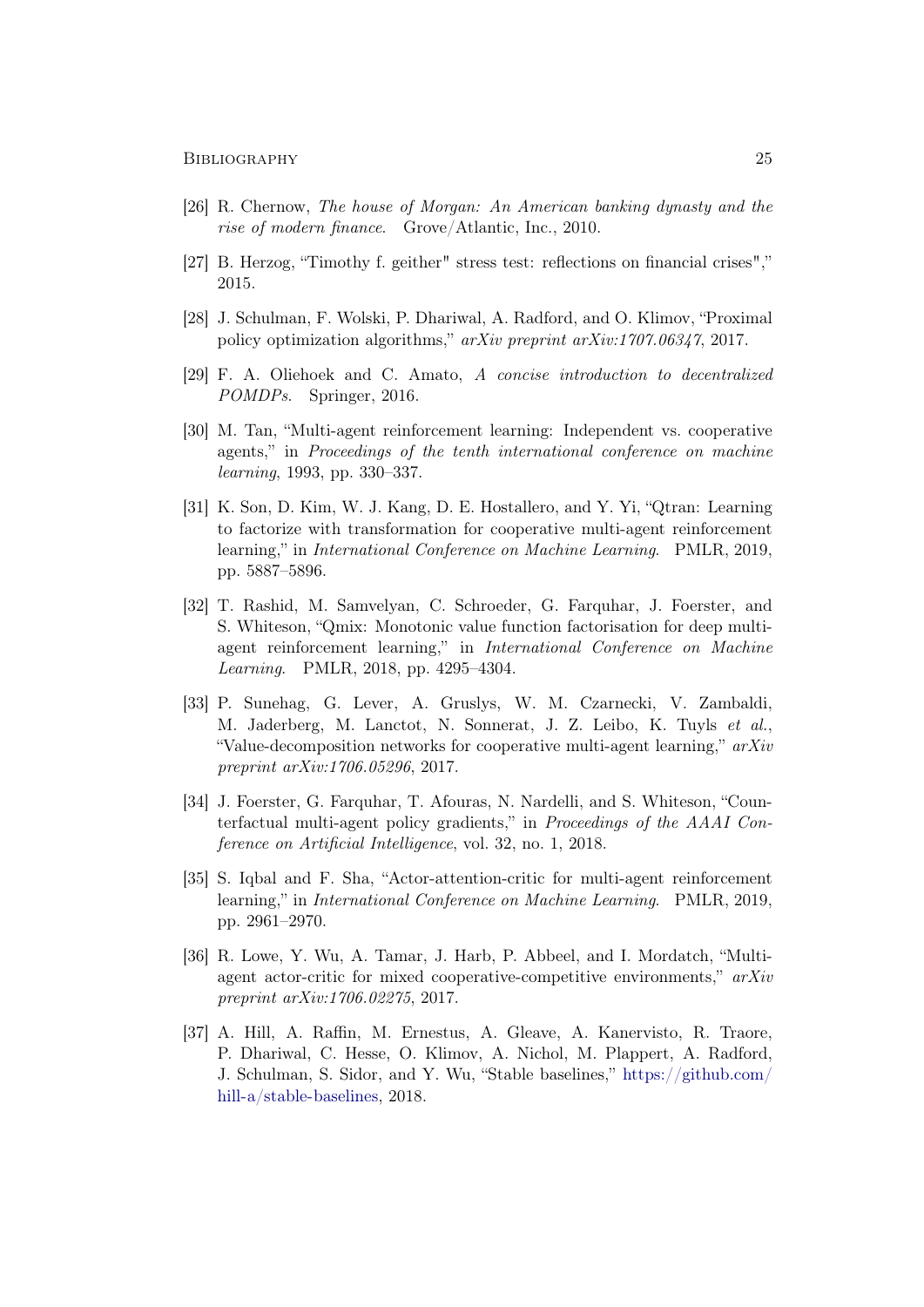- <span id="page-30-0"></span>[38] J. Schulman, S. Levine, P. Abbeel, M. Jordan, and P. Moritz, "Trust region policy optimization," in International conference on machine learning. PMLR, 2015, pp. 1889–1897.
- <span id="page-30-1"></span>[39] S. Kakade and J. Langford, "Approximately optimal approximate reinforcement learning," in In Proc. 19th International Conference on Machine Learning. Citeseer, 2002.
- <span id="page-30-2"></span>[40] V. Mnih, A. P. Badia, M. Mirza, A. Graves, T. Lillicrap, T. Harley, D. Silver, and K. Kavukcuoglu, "Asynchronous methods for deep reinforcement learning," in International conference on machine learning. PMLR, 2016, pp. 1928–1937.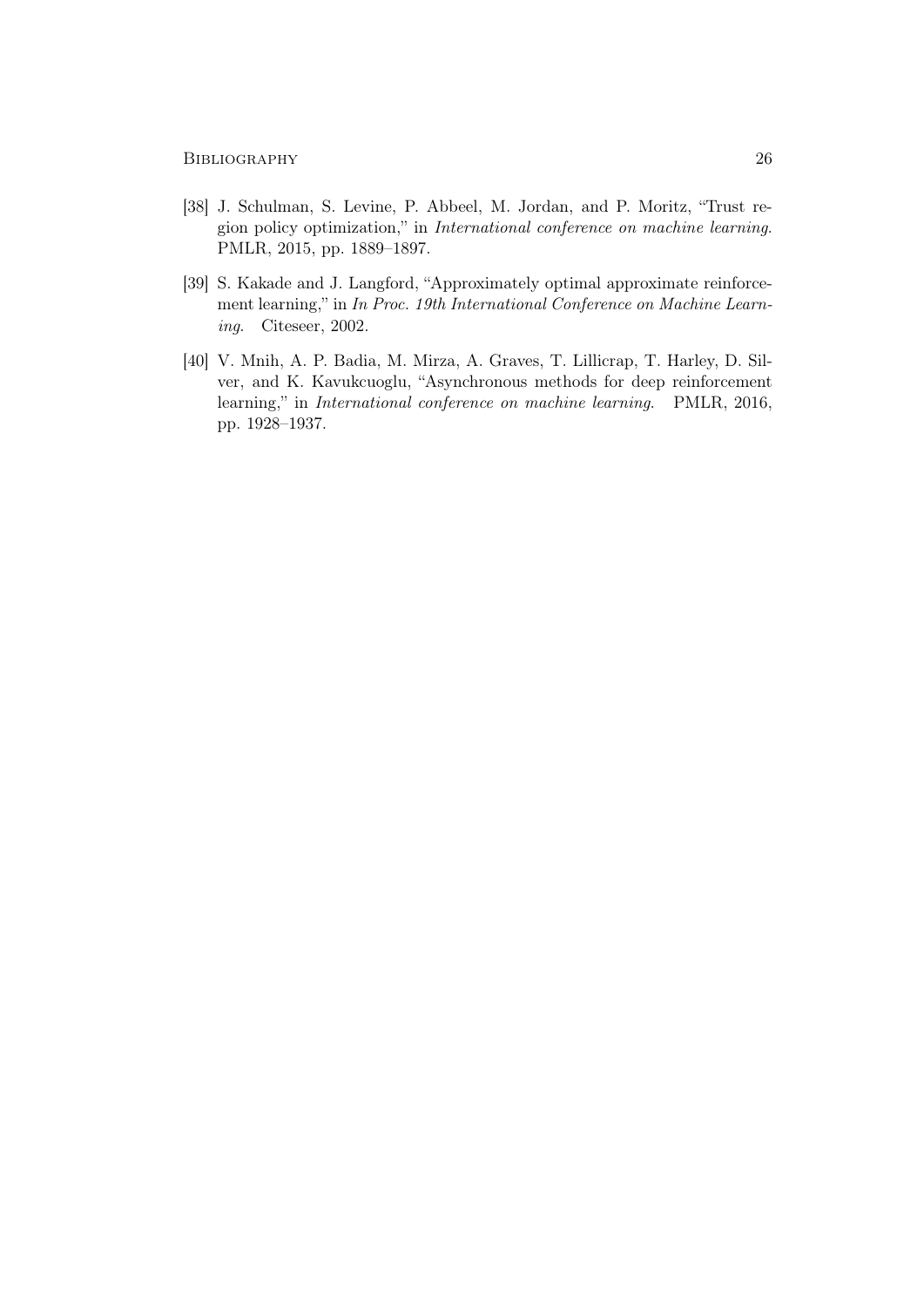# Appendix A PPO

<span id="page-31-0"></span>Schulman et al. proposes a objective function which considers jointly (1) the policy surrogate (2) value function error term (3) and an entropy bonus to encourage exploration[\[28\]](#page-29-2) as per Equation [A.1.](#page-31-1)

<span id="page-31-1"></span>
$$
L_t^{CLIP+VF+S}(\theta) = \hat{\mathbb{E}}_t[L_t^{CLIP}(\theta) - c_1 L_t^{VF}(\theta) + c_2 S[\pi_{\theta}](s_t)] \tag{A.1}
$$

The policy surrogate builds on the work of [\[38,](#page-30-0) [39\]](#page-30-1) which attempts to maximize an surrogate objective function while constraining the size of policy updates as per Equation [A.6.](#page-31-2) Kakade et al. [\[39\]](#page-30-1) introduced the conservative policy iteration objective as per Equation [A.2.](#page-31-3)

<span id="page-31-3"></span>
$$
L(\theta) = \hat{\mathbb{E}}_t \left[ \frac{\pi_{\theta}(a_t|s_t)}{\pi_{\theta_{old}}(a_t|s_t)} \hat{A}_t \right] = \hat{\mathbb{E}}_t \left[ r_t(\theta) \hat{A}_t \right]
$$
(A.2)

$$
r_t(\theta) = \frac{\pi_{\theta}(a_t|s_t)}{\pi_{\theta_{old}}(a_t|s_t)}
$$
(A.3)

However, this would lead to large policy updates which translated to large changes in the policy between updates. As such, [\[38\]](#page-30-0) restrictions the size of policy updates with constraints based on the KL divergence as per Equation [A.4.](#page-31-4)

<span id="page-31-4"></span>
$$
\max_{\theta} \hat{E}_t \left[ \frac{\pi_{\theta}(a_t|s_t)}{\pi_{\theta_{old}}(a_t|s_t)} \hat{A}_t \right]
$$
(A.4)

subject to 
$$
\hat{\mathbb{E}}_t[KL[\pi_{\theta_{old}}(\cdot|s_t), \pi_{\theta}(\cdot|s_t)]] \leq \omega
$$
 (A.5)

In PPO[\[28\]](#page-29-2) the benefits of constraining policy updates is achieved by clipping updates within  $\epsilon$  as per Equation [A.6.](#page-31-2)

<span id="page-31-2"></span>
$$
L^{CLIP}(\theta) = \hat{\mathbb{E}}_t[min(r_t(\theta)\hat{A}_t, clip(r_t(\theta), 1 - \epsilon, 1 + \epsilon)\hat{A}_t]
$$
(A.6)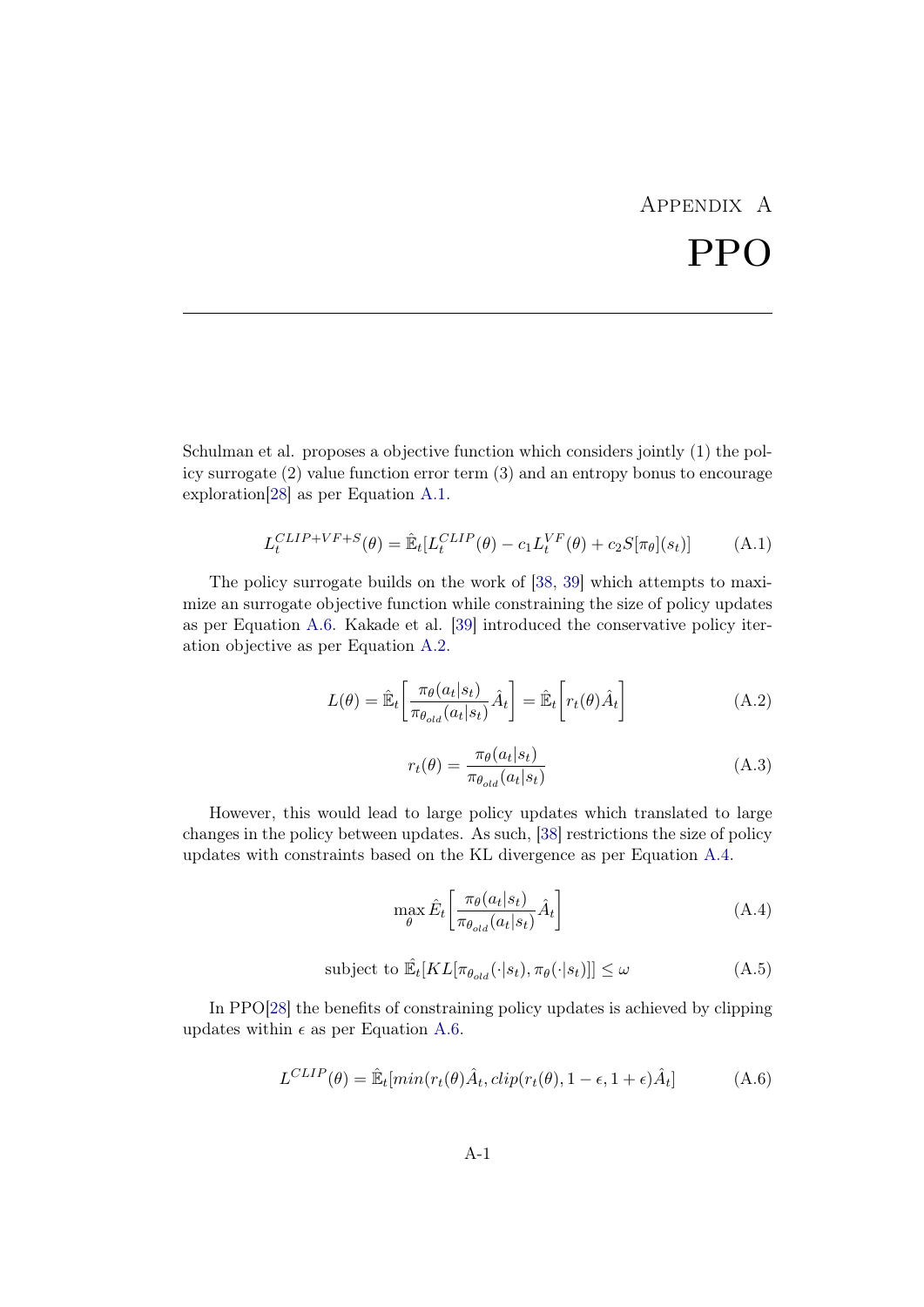The remaining term of PPO's objective function - the value function error term  $L_t^{VF}(\theta)$  is defined as the squared error loss as per Equation [A.7,](#page-32-0) the entropy bonus,  $S[\pi_{\theta}](s_t)$  being a entropy factor to encourage exploration, and  $c_1$   $c_2$  being coefficients.

<span id="page-32-0"></span>
$$
(V_{\theta}(s_t) - V_t^{targ})^2
$$
\n(A.7)

The advantage value  $\hat{A}_t$  is computed as per Equation [A.8](#page-32-1) which looks at a T length trajectory starting at  $t \in [0, T][40]$  $t \in [0, T][40]$ .

<span id="page-32-1"></span>
$$
\hat{A}_t = \omega_t + (\gamma \lambda) \omega_{t+1} + \dots + (\gamma \lambda)^{T-t+1} \omega_{T-1}
$$
\nwhere  $\omega_t = r_t + \gamma V(s_{t+1}) - V(s_t)$  (A.8)

Thus we have PPO as per Algorithm [2](#page-14-1) which takes advantage of having N actors running in parallel collecting T time steps of observations. Across the NT observations, a minibatch of size M<NT is selected and used to calculate the advantage function  $\hat{A}_t$ , and train the network as per Equation [A.1.](#page-31-1)